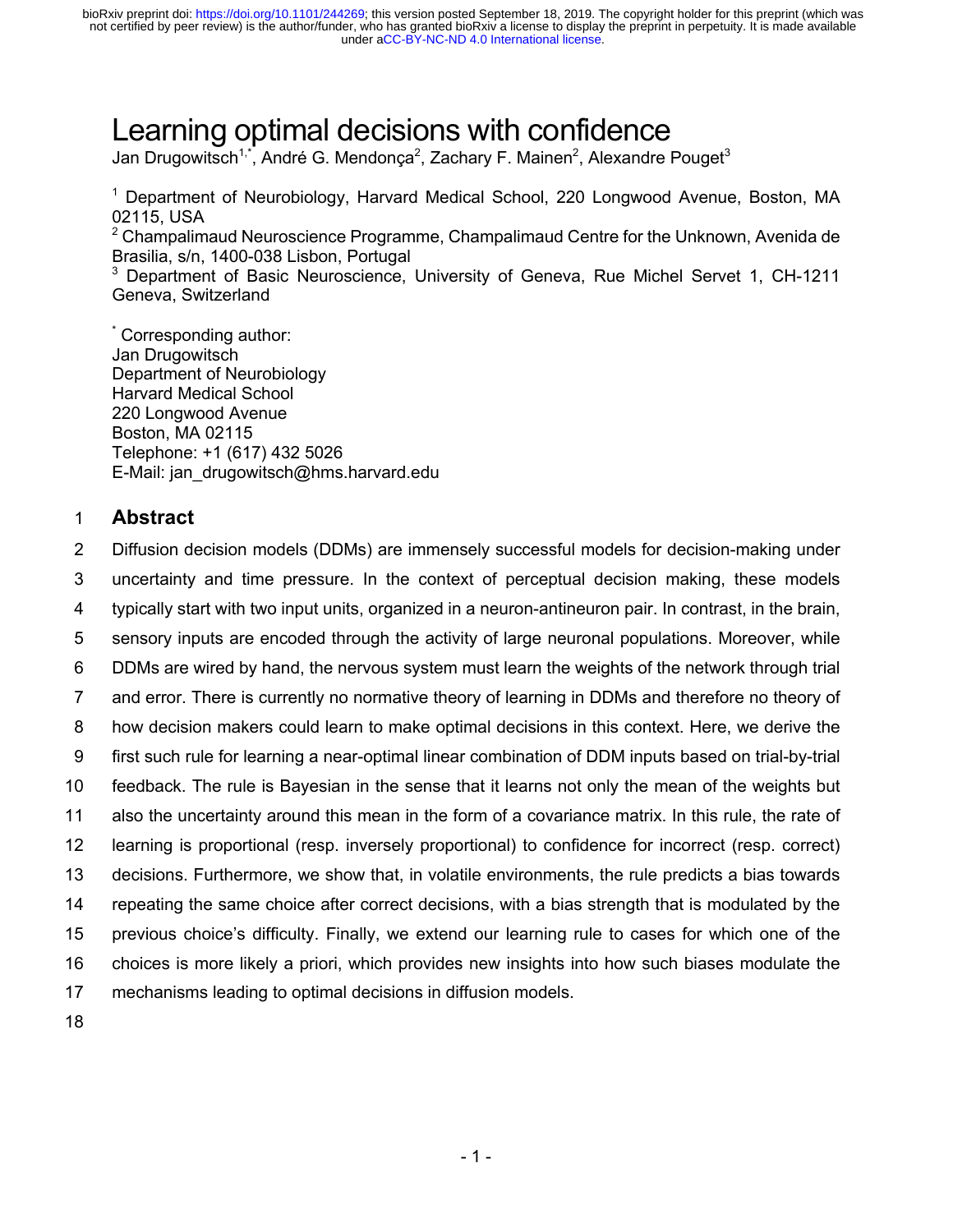#### **Significance Statement**

 Popular models for the tradeoff between speed and accuracy of everyday decisions usually assume fixed, low-dimensional sensory inputs. In contrast, in the brain, these inputs are distributed across larger populations of neurons, and their interpretation needs to be learned from feedback. We ask how such learning could occur and demonstrate that efficient learning is significantly modulated by decision confidence. This modulation predicts a particular dependency pattern between consecutive choices, and provides new insight into how a priori biases for particular choices modulate the mechanisms leading to efficient decisions in these models.

# **Introduction**

 Decisions are a ubiquitous component of every-day behavior. To be efficient, they require handling the uncertainty arising from the noisy and ambiguous information that the environment provides (1). This is reflected in the trade-off between speed and accuracy of decisions. Fast choices rely on little information and may therefore sacrifice accuracy. In contrast, slow choices provide more opportunity to accumulate evidence and thus may be more likely to be correct, but are more costly in terms of attention or effort and lost time and opportunity. Therefore, efficient decisions require not only a mechanism to accumulate evidence, but also one to trigger a choice once enough evidence has been collected. *Drift-diffusion models* (or *diffusion decision models*; DDMs) are a widely-used model family (2) that provides both mechanisms. Not only do DDMs yield surprisingly good fits to human and animal behavior (3–5), but they are also known to achieve a Bayes-optimal decision strategy under a wide range of circumstances (4, 6–10).

 DDMs assume a particle that drifts and diffuses until it reaches one of two boundaries, each triggering a different choice (**Fig. 1a**). The particle's drift reflects the net surplus of evidence towards one of two choices. This is exemplified by the random-dot motion task, in which the motion direction and coherence set the drift sign and magnitude. The particle's stochastic diffusion reflects the uncertainty in the momentary evidence and is responsible for the variability in decision times and choices widely observed in human and animal decisions (3, 5). A standard assumption underlying DDMs is that the noisy momentary evidence that is accumulated over time is one- dimensional — an abstraction of the momentary decision-related evidence of some stimulus. In reality, however, evidence would usually be distributed across a larger number of inputs, such as a neural population in the brain, rather than individual neurons (or neuron/anti-neuron pairs; **Fig. 1a**). Furthermore, the brain would not know a priori how this distributed encoding provides information about the correctness of either choice. As a consequence, it needs to learn how to interpret neural population activity from the success and failure of previous choices. How such an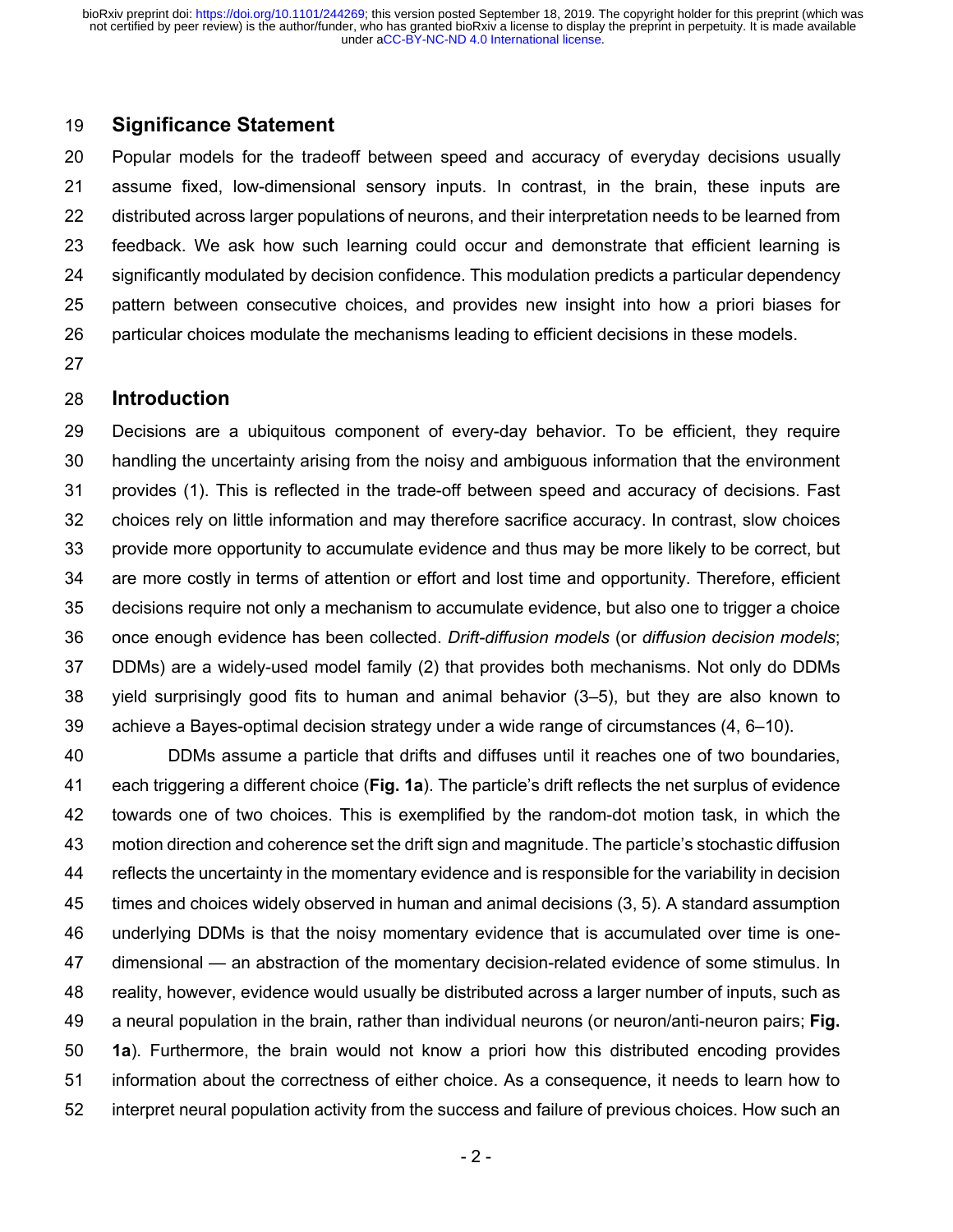interpretation can be efficiently learned over time, both normatively and mechanistically, is the focus of this work.

 The multiple existing computational models for how humans and animals might learn to improve their decisions from feedback (e.g., 11–14) do not address the question we are asking, as they all assume that all evidence for each choice is provided at once, without considering the temporal aspect of evidence accumulation. This is akin to fixed-duration experiments, in which the evidence accumulation time is determined by the environment rather than the decision maker. We, instead, address a more general and natural case in which decision times are under the decision maker's control. In this setting, commonly studied using "reaction time" paradigms, the 62 temporal accumulation of evidence needs to be treated explicitly, and  $-$  as we will show  $-$  the time it took to accumulate this evidence impacts how the decision strategy is updated after feedback. Some models for both choice and reaction times have addressed the presence of high- dimensional inputs (e.g., 15–17). However, they usually assumed as many choices as inputs, were mechanistic rather than normative, and did not consider how interpreting the input could be learned. We furthermore extend on previous work by considering the effect of a priori biases towards believing that one option is more correct than the other, and how such biases can be learned. This yields a new theoretical understanding of how choice biases impact optimal decision-making in diffusion models. Furthermore, it clarifies of how different implementations of this bias result in different diffusion model implementations, like the one proposed by Hanks et al. (18).

# **Results**



 **Figure 1. Learning the input weights from feedback in diffusion models.** In diffusion models, the input(s) provide at each point in time noisy evidence about the world's true state, here given by the drift  $\mu$ . The decision maker accumulates this evidence over time 78 (e.g., black example traces) to form a belief about  $\mu$ . Bayes-optimal decisions choose according to the sign of the accumulated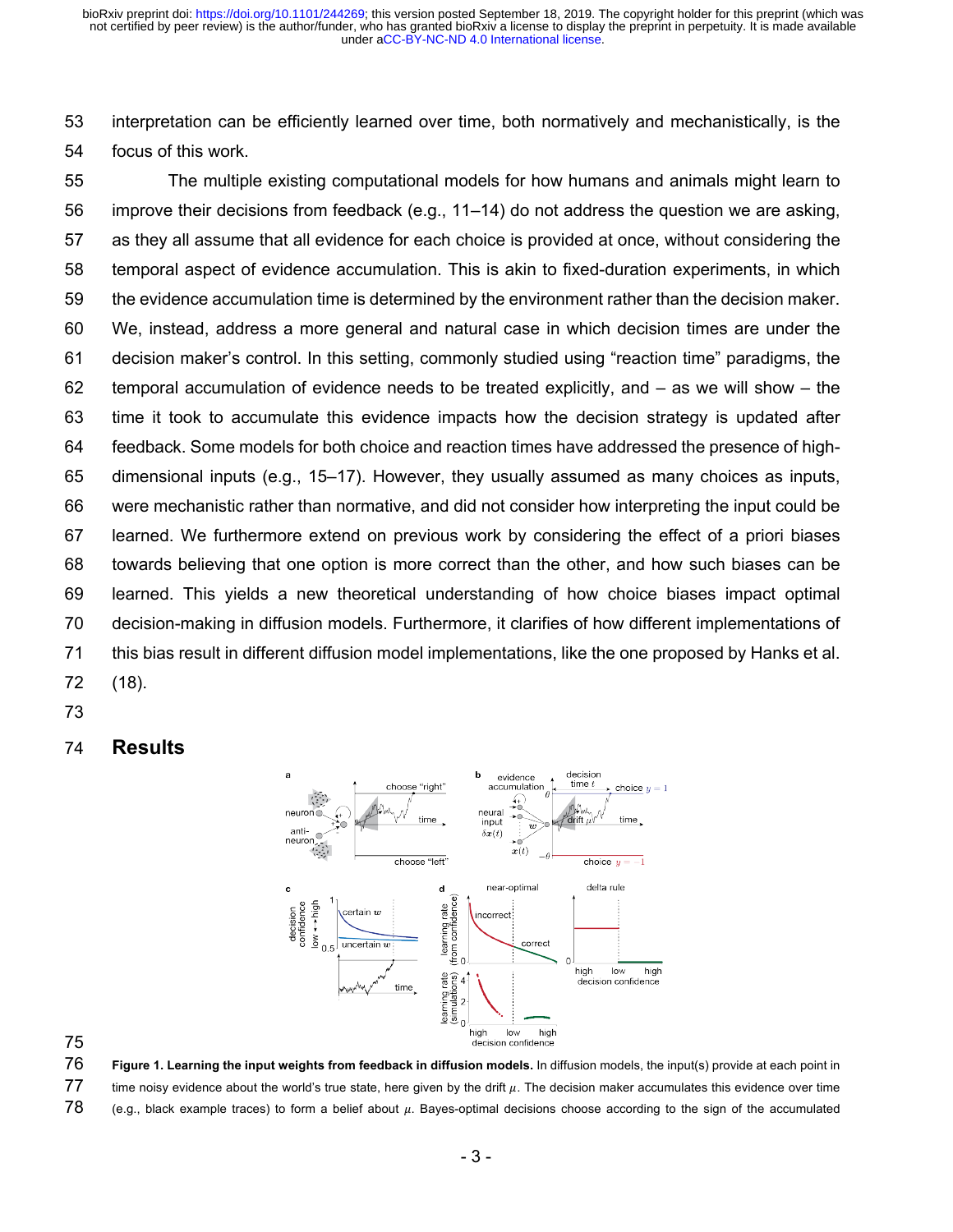79 evidence, justifying the two decision boundaries that trigger opposing choices. (**a**) In standard diffusion models, the momentary 80 evidence either arises directly from noisy samples of  $\mu$ , or, as illustrated here, from a neuron/anti-neuron pair that codes for opposing 81 directions of evidence. The illustrated example assumes a random dot task, in which the decision maker needs to identify if most of 82 the dots that compose the stimulus are moving either to the left or to the right. The two neurons (or neural pools) are assumed to 83 extract motion energy of this stimulus towards the right (top) and left (bottom), such that their difference forms the momentary evidence 84 towards rightward motion. A decision is made once the accumulated momentary evidence reaches one of two decision boundaries, 85 triggering opposing choices. (b) Our setup differs from that in (a) in that we assume the input information  $\delta x(t)$  to be encoded in a 86 larger neural population whose activity is linearly combined with weights  $w$  to yield the one-dimensional momentary evidence, and 87 that the decision maker aims to learn these weights from feedback about the correctness of her choices. (**c**) Decision confidence (i.e., 88 the belief that the made choice was correct) in this kind of diffusion model drop as a function of time (horizontal axis) and with increased 89 uncertainty about the input weights (different shades of blue). (d) For near-optimal learning, the learning rate (the term  $\xi_w$  in Eq. (6)) 90 is modulated by decision confidence (top left). High-confidence decisions lead to little learning if correct (green, right), and strong 91 learning if incorrect (red, left). Low-confidence decisions result in a moderate confidence-related learning rate term (top, center). The 92 learning rate in 1000 simulated trials (bottom) shows that the overall learning rate preserves this trend, with an additional suppression 93 of learning for low-confidence decisions. Other learning heuristics (e.g., the delta rule, right) do not modulate their learning by 94 confidence. 95

# 96 **Bayes-optimal decision-making with diffusion models**

97 A standard way (8, 10, 19) to interpret diffusion models as mechanistic implementations of Bayes-98 optimal decision-making is to assume that, in each trial, an unobservable latent state  $\mu$  (called 99 *drift rate* in diffusion models) is drawn from a prior distribution,  $\mu \sim N(0, \sigma_\mu^2)$ , with zero mean and 100 variance  $\sigma_{\mu}^2$ . The decision maker's aim is to infer whether this latent state is positive or negative 101 (e.g., rightward vs. leftward motion in the random dot motion task), irrespective of its magnitude 102 (e.g., the dot coherence level). The latent state itself is not directly observed, but is indirectly 103 conveyed via a stream of noisy, momentary evidence values  $\delta z_1, \delta z_2, ...$ , that, in each small time 104 step of size  $\delta t$ , provide independent and identically distributed noisy information about  $\mu$  through  $\delta z_i | \mu \sim N(\mu \delta t, \delta t)$ . Here, we have chosen a unit variance, scaled by  $\delta t$ . Any re-scaling of this 106 variance by an additional parameter would result in a global re-scaling of the evidence that can 107 be factored out (4, 8, 20), thus making such a re-scaling unnecessary.

108 Having after some time  $t \equiv n\delta t$  observed *n* pieces of such evidence,  $\delta z_{1:n}$ , the decision 109 maker's posterior belief about  $\mu$ ,  $p(\mu|\delta z_{1:n})$ , turns out to be fully determined by the accumulated 110 evidence,  $z(t) = \sum_{i=1}^{n} \delta z_i$ , and time t (see Methods). Then, the posterior belief about  $\mu$  being 111 positive (e.g., leftward motion) results in (8)

112

$$
p(\mu \ge 0 | z(t), t) = \int_0^\infty p(\mu | \delta z_{1:n}) d\mu = \Phi\left(\frac{z(t)}{\sqrt{t + \sigma_\mu^{-2}}}\right),\tag{1}
$$

113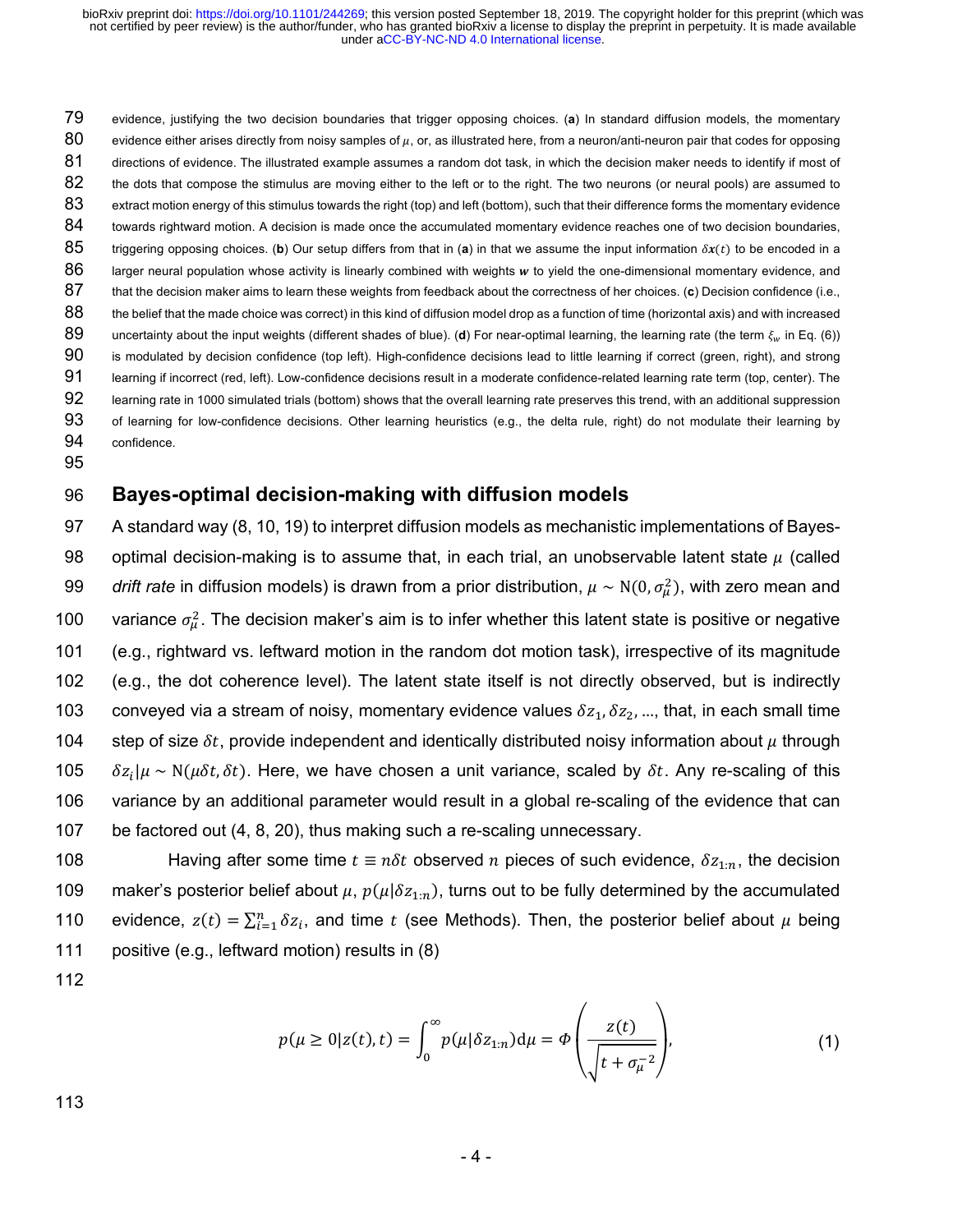114 where  $\varPhi(\cdot)$  is the cumulative function of a standard Gaussian. The opposite belief about  $\mu$  being 115 negative is simply  $p(\mu < 0|z(t),t) = 1 - p(\mu \ge 0|z(t),t)$  (Fig. 3a). The accumulated evidence 116 follows a diffusion process,  $z(t)| \mu \sim N(\mu t, t)$ , and thus can be interpreted as the location of a 117 drifting and diffusing particle with drift  $\mu$  and unit diffusion variance (**Fig. 1a**). By Eq. (1), the 118 posterior belief about  $\mu \geq 0$  is  $> 1/2$  for positive  $z(t)$ , and  $< 1/2$  for negative  $z(t)$ . To make Bayes-119 optimal decisions, Bayesian decision theory (21) requires that these decisions are chosen to 120 maximize the expected associated reward (or, more formally, to minimize the expected loss). 121 Assuming equally-rewarding correct choices, this implies choosing the option that is considered 122 more likely correct. Given the above posterior belief, this makes  $y = sign(z(t)) \in \{-1,1\}$  the 123 Bayes-optimal choice, which can be implemented mechanistically by (possibly time-varying) 124 boundaries  $\pm \theta(t)$  on  $z(t)$ , associated with the two choices. At these boundaries, the posterior 125 belief about having made the correct choice, or decision confidence (22), is then given by Eq. (1) 126 with  $z(t)$  replaced by  $\theta(t)$ . The sufficient statistics,  $z(t)$  and t, of this posterior remain unchanged 127 by the introduction of such decision boundaries, such that Eq. (1) remains valid even in the 128 presence of these boundaries (8). Thus, under the above assumptions of prior and evidence, 129 diffusion models implement the Bayes-optimal decision strategy (**Fig. 3b**).

130 Note that  $|\mu|$  (i.e., the momentary evidence's signal-to-noise ratio) controls the amount of 131 information provided about the sign of  $\mu$ , and thus the difficulty of individual decisions. Thus, the 132 used prior  $\mu \sim N(0, \sigma_{\mu}^2)$ , which has more mass on small | $\mu$ |, reflects that the difficulty of decisions varies across trials, and that harder decisions are more frequent than easier ones. The prior width,  $\sigma_\mu^2$  determines the spread of  $\mu$ 's across trials, and therefore the overall difficulty of the task (larger  $\sigma_{\mu}^2$  = overall easier task). We chose a Gaussian prior for mathematical convenience, and also because hard trials are more frequent than easy ones in many experiments (e.g. (20)), even though they don't commonly use Gaussian priors. In general, the important assumption is that the difficulty varies across trials, but not exactly how it does so, which is to say that the shape of the prior distribution is not critical (8). Different prior choice will not qualitatively change our results, but would make it hard or impossible to derive interpretable closed-form expressions. Model predictions would change qualitatively if we assume the difficulty to be fixed, or known a-priori (see 8), but we will not consider this case, as it rarely if ever occurs in the real world.

143

# 144 **Using high-dimensional diffusion model inputs**

145 To extend diffusion models to multi-dimensional momentary evidence, we assume it to be given 146 the a k-dimensional vector  $\delta x_i$ . This evidence might represent inputs from multiple sensors, or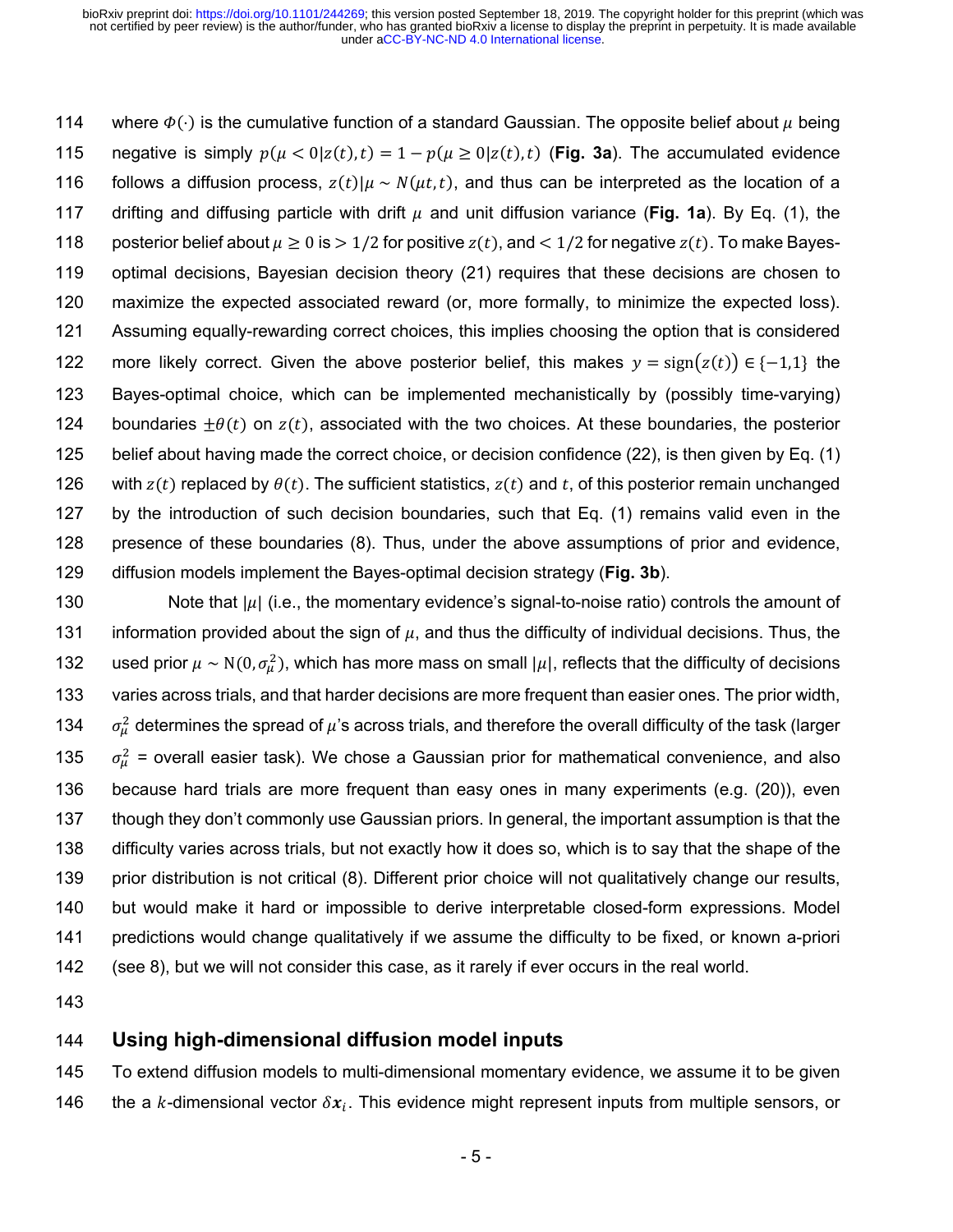147 the (abstract) activity of a neuronal population (**Fig. 1b**). As the activity of neurons in a population 148 that encodes limited information about the latent state  $\mu$  is likely correlated across neurons (23, 149 24), we chose the momentary evidence statistics to also feature such correlations (see Methods). 150 In general, we choose these statistics such that  $w^T \delta x_i = \delta z_i$ , where the vector w denote the k 151 input weights (for now assumed known). Defining the high-dimensional accumulated evidence by 152  $x(t) = \sum_{i=1}^{n} \delta x_i$ , this implies  $z(t) = w^T x(t)$ , such that it is again Bayes-optimal to trigger decisions 153 as soon as  $w^T x(t)$  equals one of two decision boundaries  $\pm \theta(t)$ . Furthermore, the posterior belief 154 about  $\mu \geq 0$  is, similar to Eq. (1), given by

155

$$
p(\mu \ge 0 | \mathbf{w}, \mathbf{x}(t), t) = \Phi(\mathbf{w}^T \widetilde{\mathbf{x}}(t)),
$$
\n(2)

156

157 where we have defined the time-attenuated accumulated evidence  $\tilde{\mathbf{x}}(t) = \mathbf{x}(t)/\int |t + \sigma_{\mu}^{-2}$ . As a 158 consequence, the decision-confidence for either choice, is, as before, given by Eq. (2), with 159  $w^T \tilde{x}(t)$  replaced by  $\theta(t)/\sqrt{t + \sigma_{\mu}^{-2}}$ . For time-independent decision bounds,  $\theta(t) = \theta$ , this 160 confidence decreases over time (**Fig. 1c**), reflecting the uncertainty about  $\mu$ , and that late choices 161 are likely due to a low  $\mu$ , which is associated with a hard trial, and thus low decision confidence. 162 This counter-intuitive drop in confidence with time has been previously described for diffusion 163 models with one-dimensional inputs (8, 25), and is a consequence of a trial difficulty that varies 164 across trials. Specifically, it arises from a mixture of easy trials associated with large  $|\mu|$  that lead 165 to rapid, high-confidence choice, and hard trials associated with small  $|\mu|$  that lead to slow, low-166 confidence choices. Therefore, it doesn't depend on our choice of Gaussian prior, but is present 167 for any choice of symmetric prior over  $\mu$  (see SI). The confidence remains constant over time only 168 when the difficulty is fixed across trials (i.e.,  $\mu \in \{-\mu_0, \mu_0\}$  for some fixed  $\mu_0$ ).

169

# 170 **Using feedback to find the posterior weights**

171 So far we have assumed the decision maker knows the linear input weights  $w$  to make Bayes- optimal choices. If they were not known, how could they be learned? Traditionally, learning has been considered an optimization problem, in which the decision maker tunes some decision-174 making parameters (here, the input weights  $w$ ) to maximize their performance. Here we will instead consider it as an inference problem in which the decision maker aims to identify the decision-making parameters that are most compatible with the provided observations. These two views are not necessarily incompatible. For example, minimizing the mean squared error of a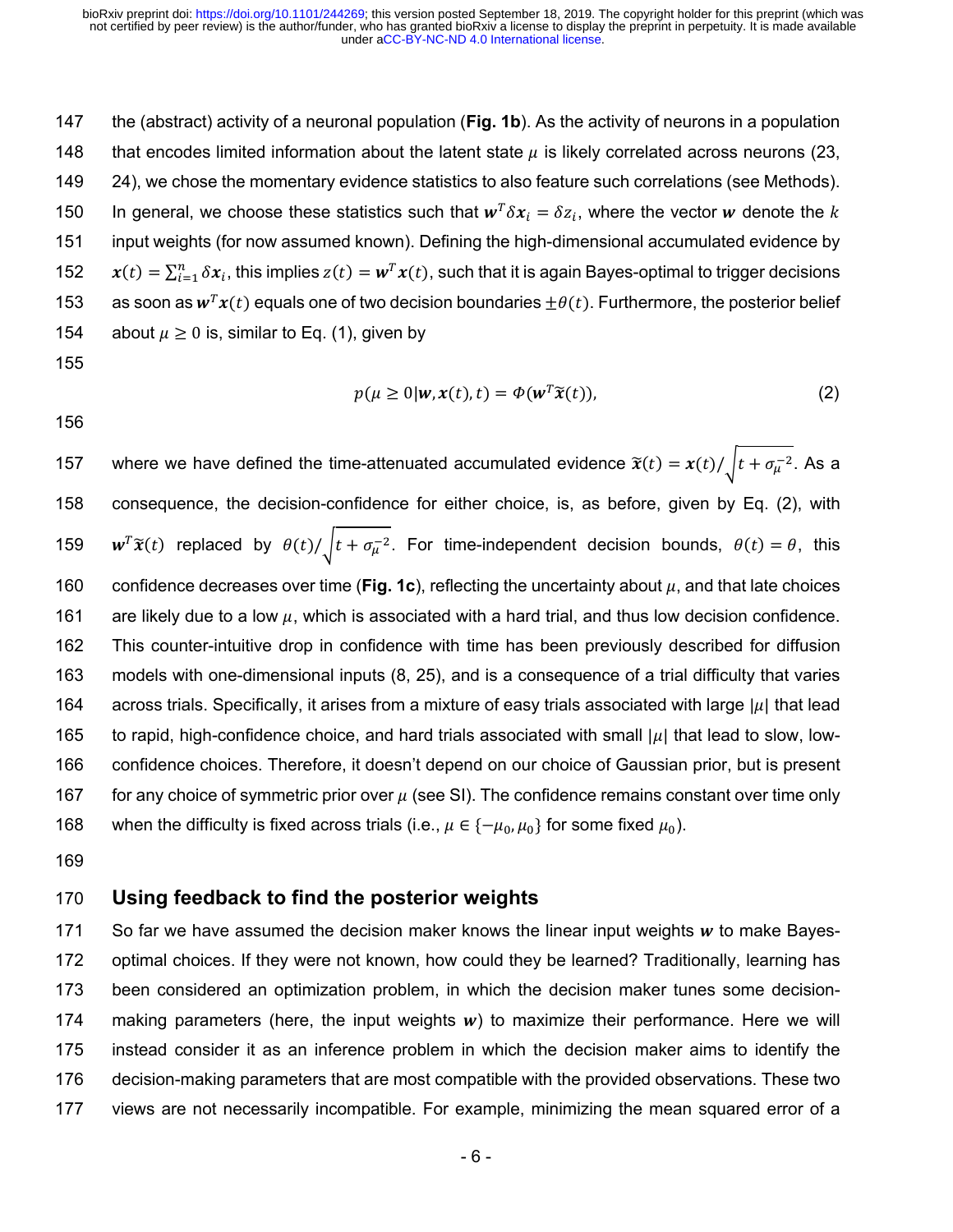linear model (an optimization problem) yields the same solution as sequential Bayesian linear regression (an inference problem) (26). In fact, as we show in the SI, our learning problem can also be formulated as an optimization problem. Nonetheless, we here take the learning-by- inference route, as it provides a statistical interpretation of the involved quantities, which provides additional insights. Specifically, we focus on learning the weights while keeping the diffusion model boundaries fixed. The decision maker's reward rate (i.e., average number of correct choices per unit time), which we use as our performance measure, depends on both weights and the chosen decision boundaries. However, to isolate the problem of weight learning, we fix the 186 boundaries such that a particular set of optimal weights  $w^*$  maximize this reward rate. The aim of weight learning is to find these weights. Weight learning is a problem that needs to be solved even if the decision boundaries are optimized at the same time. We have addressed how to best tune these boundaries elsewhere (8, 27).

190 To see how learning can be treated as inference, consider the following scenario. Before 191 having observed any evidence, the decision maker has some belief,  $p(w)$ , about the input 192 weights, either as a prior or formed through previous experience. They now observe new 193 evidence,  $\delta x_1, \delta x_2, ...$  and use the mean of the belief over weights,  $\langle w \rangle$  (or any other statistics), to 194 combine this evidence and to trigger a choice  $y$  once the combined evidence reaches one of the 195 decision boundaries. Upon this choice, they receive feedback  $y^*$  about which choice was the 196 correct one. Then, the best way to update the belief about  $w$  in light of this feedback is by Bayes' 197 rule,

198

$$
p(\mathbf{w}|\mathbf{x}(t), t, \mathbf{y}^*) \propto p(\mathbf{y}^*|\mathbf{w}, \mathbf{x}(t), t)p(\mathbf{w}),
$$
\n(3)

199

200 where we have replaced the stream of evidence  $\delta x_1, \delta x_2, ...$  by the previously established 201 sufficient statistics  $x(t)$  and t.

202 The likelihood  $p(y^* | w, x(t), t)$  expresses for any hypothetical weight vector w the 203 probability that the observed evidence makes  $y^*$  the correct choice. To find its functional form, 204 consider that, for a known weight vector, we have shown that  $p(\mu \geq 0 | \mathbf{w}, x(t), t)$ , given by Eq. (2), 205 expresses the probability that  $y = 1$  (associated with  $\mu \ge 0$ ) is the correct choice. Therefore, 1 – 206  $p(\mu \ge 0 | w, x(t), t)$  corresponds to the probability that  $y = -1$  (associated with  $\mu < 0$ ) is the correct 207 choice. Therefore, it can act as the above likelihood function, which, by Eq.(2), is given by 208  $p(y^*|w, x(t), t) = \Phi(y^*w^T \tilde{x}(t))$ , where we have used  $1 - \Phi(a) = \Phi(-a)$ . In summary, the decision 209 maker's belief is optimally updated after each choice by 210

- 7 -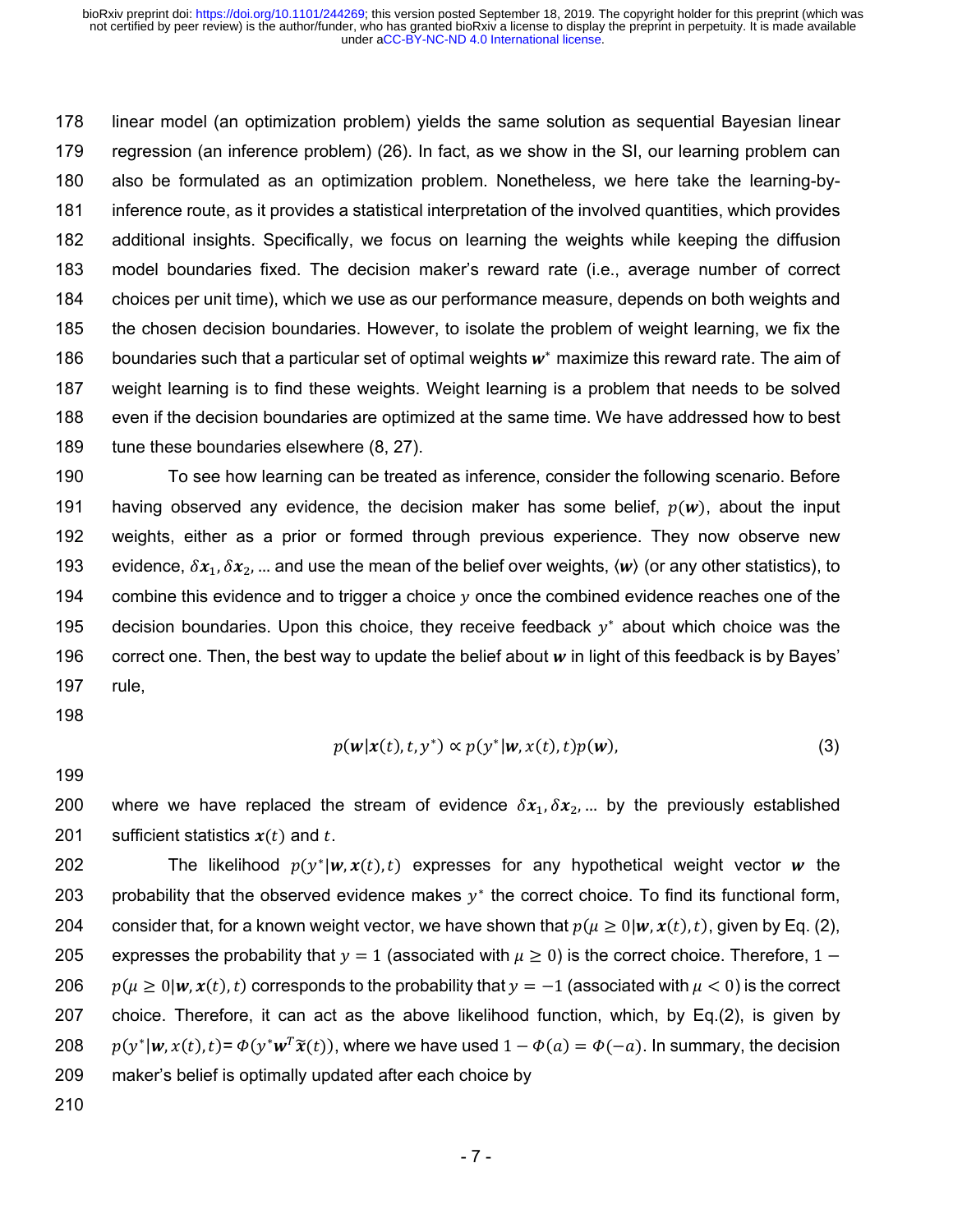$$
p(\mathbf{w}|\mathbf{x}(t),t,\mathbf{y}^*) \propto \Phi(\mathbf{y}^*\mathbf{w}^T\widetilde{\mathbf{x}}(t))p(\mathbf{w}).
$$
\n(4)

211

212 This update equation only requires knowing the accumulated evidence  $x(t)$ , decision time t, and 213 feedback  $y^*$ , but is independent of the chosen option y, and how the decision maker came to this 214 choice. As a matter of fact, the decision maker could make random choices, irrespective of the 215 accumulated evidence, and still learn  $w$  according to the above update equation, as long as they 216 keep track of  $x(t)$  and t, and acknowledge the feedback  $y^*$ . Therefore, learning and decision-217 making aren't necessarily coupled. Nonetheless, we assume for all simulations that decision 218 makers perform decisions by using the mean estimate  $\langle w \rangle$ , which is an intuitively sensible choice 219 if the decision maker's aim is to maximize their reward rate (see SI).

220 As in Eq. (4) the likelihood parameters, w, are linear within a cumulative Gaussian function, such problems are known as *Probit Regression* and don't have a closed-form expression for the posterior. We could proceed by sampling from the posterior by Markov Chain Monte Carlo methods, but that would not provide much insight into the different factors that modulate learning the posterior weights. Instead, we proceed by deriving a closed-form approximation to this posterior to provide such insight, as well as a potential mechanistic implementation.

226

### 227 **Confidence controls the learning rate**

228 To find an approximation to the posterior in Eq. (4), let us assume the prior to be given by the 229 Gaussian distribution,  $p(w) = N(w|\mu_w, \Sigma_w)$ , with mean  $\mu_w$  and covariance  $\Sigma_w$ , which is the 230 maximum entropy distribution that specifies the mean and covariance (28). First, we investigated 231 how knowing w with limited certainty, as specified by  $\Sigma_{w}$ , impacts the decision confidence. 232 Marginalizing over all possible  $w$ 's (see Methods) resulted in the choice confidence to be given 233 by

234

$$
p(y|x(t),t) = \Phi\left(\frac{y\mu_w^T \widetilde{x}(t)}{\sqrt{1 + \widetilde{x}^T \Sigma_w \widetilde{x}}}\right).
$$
\n(5)

235

236 Compared to Eq. (2), the choice confidence is additionally attenuated by  $\Sigma_w$ . Specifically, higher 237 weight uncertainty (i.e., an overall larger covariance  $\Sigma_w$ ) results in a lower decision confidence, 238 as one would intuitively expect (**Fig. 1c**).

239 Next, we found a closed-form approximation to the posterior, Eq. (4). For repeated 240 learning across consecutive decisions, the posterior over the weights after the previous decision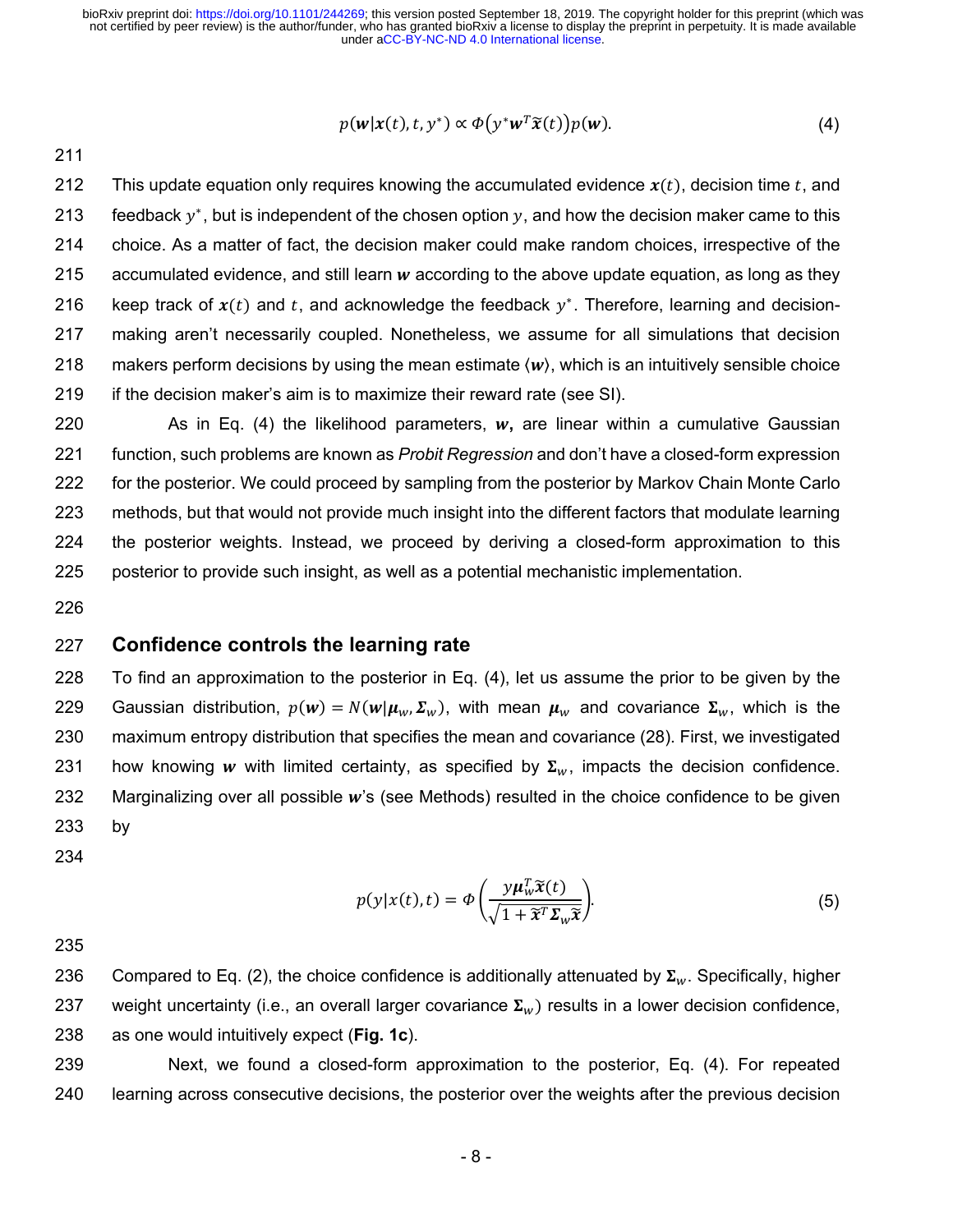241 becomes the prior for the new decision. Unfortunately, a direct application of this principle would 242 lead to a posterior that changes its functional form after each update, making it intractable. We 243 instead used *Assumed Density Filtering* (ADF) (26, 29) that posits a fixed functional form 244  $q(w|y^*, x(t), t) = N(w|\mu_w^*, \Sigma_w^*)$  of the posterior density – in our case Gaussian for consistency with 245 the prior – and then finds the posterior parameters  $\mu_w^*$  and  $\Sigma_w^*$  that make this approximate 246 posterior best match the "true" posterior  $p(w|y^*, x(t), t)$ , Eq. (4). Performing this match by 247 minimizing the Kullback-Leiber divergence  $KL(p|q)$  results in the posterior mean (30, 31)

248

 $\mu_w^* = \mu_w + \frac{\xi_w}{\sqrt{1-\xi_w}}$  $\sqrt{1 + \widetilde{\mathbf{\chi}}^T\mathbf{\Sigma}_w\widetilde{\mathbf{\chi}}}$  $y^* \Sigma_w \widetilde{x},$  (6)

249

250 and a similar expression for the posterior covariance (see Methods). Choosing  $KL(p|q)$  to 251 measure the distance between  $p$  and  $q$  is to some degree arbitrary, but has beneficial properties, 252 such as that it causes the first two moments of  $q$  to match those of  $p$  (see SI). In Eq. (6), the factor  $\xi_w$  modulates how strongly this mean is updated towards  $y^* \Sigma_w \tilde{x}$ , and turns out to be a monotonically decreasing function of decision confidence (**Fig. 1d**, top; see Methods for mathematical expression). For incorrect choices, for which the decision confidence is  $p(y^* | x(t), t) < 1/2$ ,  $\xi_w$  is largest for choices made with high confidence, promoting significant weight adjustments. For low-confidence choices it only promotes moderate adjustments, notably irrespective of whether the choice was correct or incorrect. High-confidence, correct choices yield 259 a low  $\xi_w$ , and thus an intuitively minor strategy update. The update of the posterior covariance follows a similar confidence-weighted learning rate modulation (**Fig. S1**; Methods).

 Decision confidence is not the only factor that impacts the learning rate in Eq. (6). For 262 instance,  $\tilde{x}$  shrinks for longer, less confidence choices (because it is inversely proportional to time) and results in overall less learning. Less certain weights, associated with larger magnitudes 264 of  $\Sigma_w$ , have a similar effect. To investigate the overall impact of all of these factors combined on the learning rate, we simulated a long sequence of consecutive choices and plotted the learning rate for a random subset of these trials against the decision confidence (**Fig. 1d**, bottom). This plot revealed a slight down-weighting of the learning rate for low-confidence choices when 268 compared to  $\xi_w$ , but left the overall dependency on  $\xi_w$  otherwise unchanged.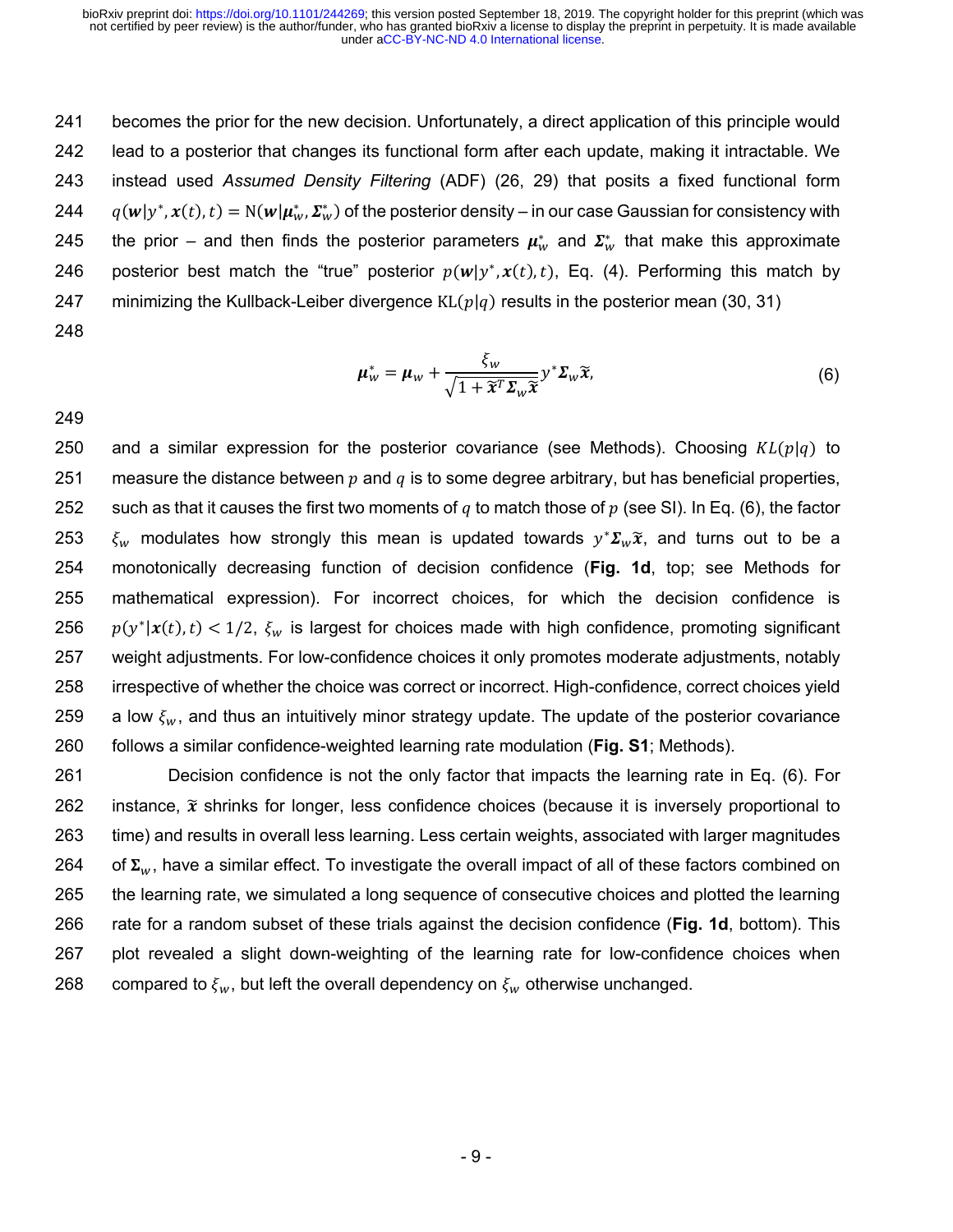269

# 270 **Performance comparison to optimal inference and to simpler heuristics**

 The intuitions provided by near-optimal ADF learning are only informative if its approximations do not cause a significant performance drop. We quantified this drop by comparing ADF performance to that of the Bayes-optimal rule, as found by Gibbs sampling (see Methods). Gibbs sampling is biologically implausible as it requires a complete memory of inputs and feedbacks for past decisions and is intractable for longer decision sequences, but nonetheless provides an optimal baseline to compare against. We furthermore tested the performance of two additional 277 approximations. One was an ADF variant that assumes a diagonal covariance matrix  $\Sigma_{\omega}$ , yielding 278 a local learning rule that could be implemented by the nervous system. This variant furthermore 279 reduced the number of parameters from quadratic to linear in the size of  $w$ . The second was a second-order Taylor expansion of the log-posterior, resulting in a learning rule similar to ADF, but with a lower impact of weight uncertainty on the learning rate (see Methods).

 Furthermore, we tested if simpler learning heuristics can match ADF performance. We focused on three rules of increasing complexity. The *delta rule*, which can be considered a variant of temporal-difference learning, or reinforcement learning (32), updates its weight estimate after 285 the *n*th decision by

 $\frac{a}{2\theta(0)}(y_n^* \theta(t) - x_n(t)^T w_n) x_n(t),$  (7)

 $\alpha$ 

 $w_{n+1} = w_n +$ 

286

287

288 where  $y_n^* \in \{-1,1\}$  is the feedback about the correct choice provided after this decision, and we 289 have chosen to normalize the learning rate  $\alpha$  by the initial bound height  $\theta(0)$  to make it less 290 sensitive to this chosen height. As decisions are triggered at one of the two boundaries, 291  $x_n(t)^T w_n \in \{-\theta(t), \theta(t)\}\)$ , the residual in brackets is zero for correct choices, and  $\pm 2\theta(t)$  for 292 incorrect choices. As a result, and in contrast to ADF, weight adjustments are only performed 293 after incorrect choices, and with a fixed learning rate  $\alpha$  rather than one modulated by confidence 294 (**Fig. 1d**; right). Our simulations revealed that the delta rule excessively and suboptimally 295 decrease in the weight size  $\|w\|$  over time, leading to unrealistically long reaction times and 296 equally unrealistic near-zero weights. To counteract this problem, we designed a *normalized delta*  297 *rule*, that updates the weight estimates as the delta rule, but thereafter normalizes them by  $w \leftarrow$ 298  $w||w^*||/||w||$  to ensure that its size matches that of the true weights  $w^*$ . Access to these true 299 weights,  $w^*$ , makes it an omniscient learning rule that can't be implemented by a decision maker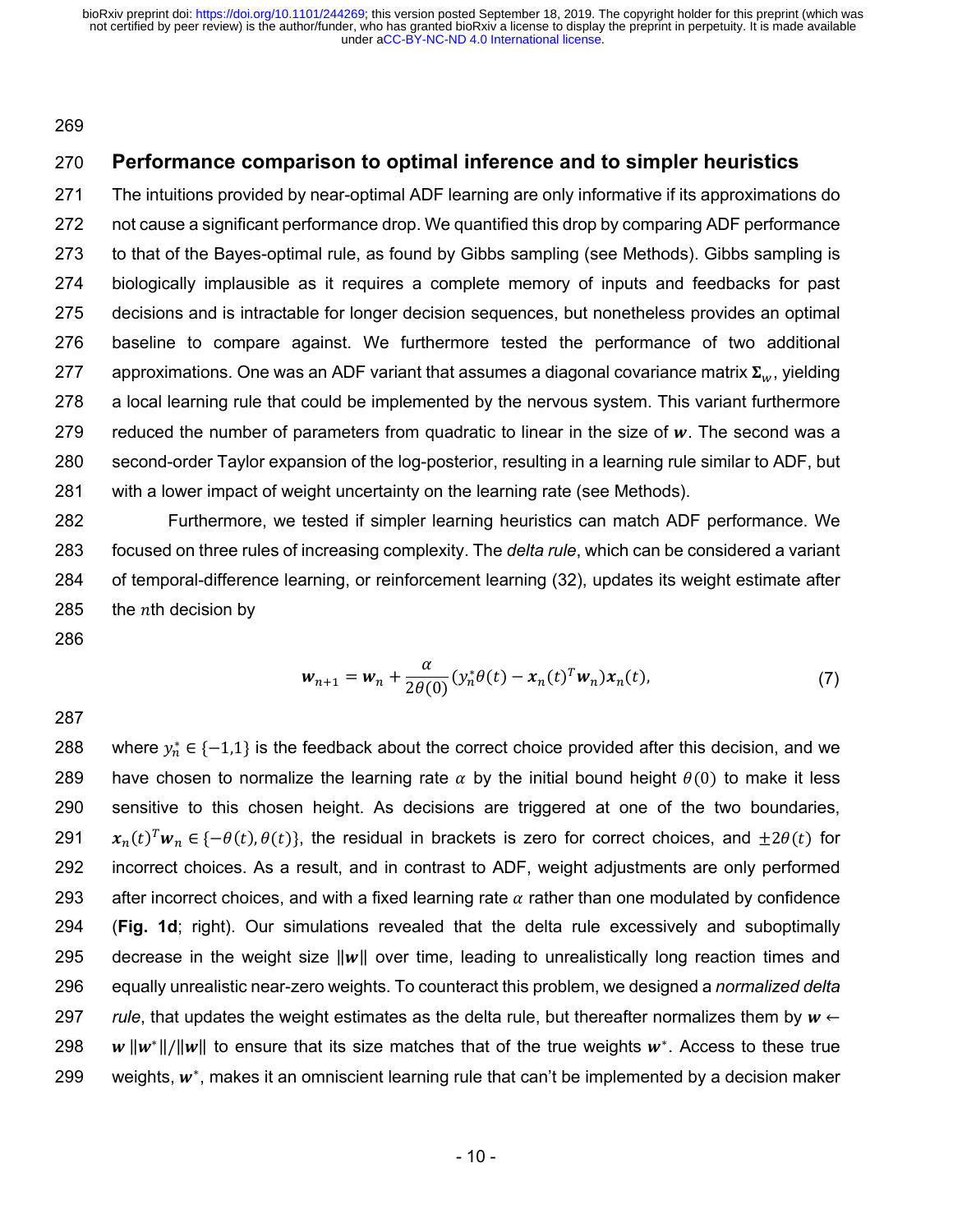in practice. Lastly, we tested a learning rule that performs stochastic gradient ascent on the feedback log-likelihood,

$$
\mathbf{w}_{n+1} = \mathbf{w}_n + \alpha \nabla_w \log p(y_n^* | \mathbf{w}_n, \mathbf{x}_n(t), t) = \mathbf{w}_n + \alpha y_n^* \zeta_w \widetilde{\mathbf{x}}_n(t). \tag{8}
$$

304 This rule introduces decision confidence weighting through  $\xi_w$ , but differs from ADF in that it does 305 not take the weight uncertainty ( $\Sigma_w$  in ADF) into account, and requires tuning of the learning rate 306 parameter  $\alpha$ .

 We evaluated the performance of these learning rules by simulating weight learning across 1,000 consecutive decisions (called *trials*; see Methods for details) in a task in which use of the optimal weight vector maximizes the reward rate. This reward rate was the average reward for correct choices minus some small cost for accumulating evidence over the average time across consecutive trials and is a measure we would expect rational decision makers to optimize. For each learning rule we found its reward rate relative to random behavior and optimal choices. 





 **Figure 2a** shows this relative reward rate for all learning rules and different numbers of inputs. As can be seen, the performance of ADF and the other probabilistic learning rules is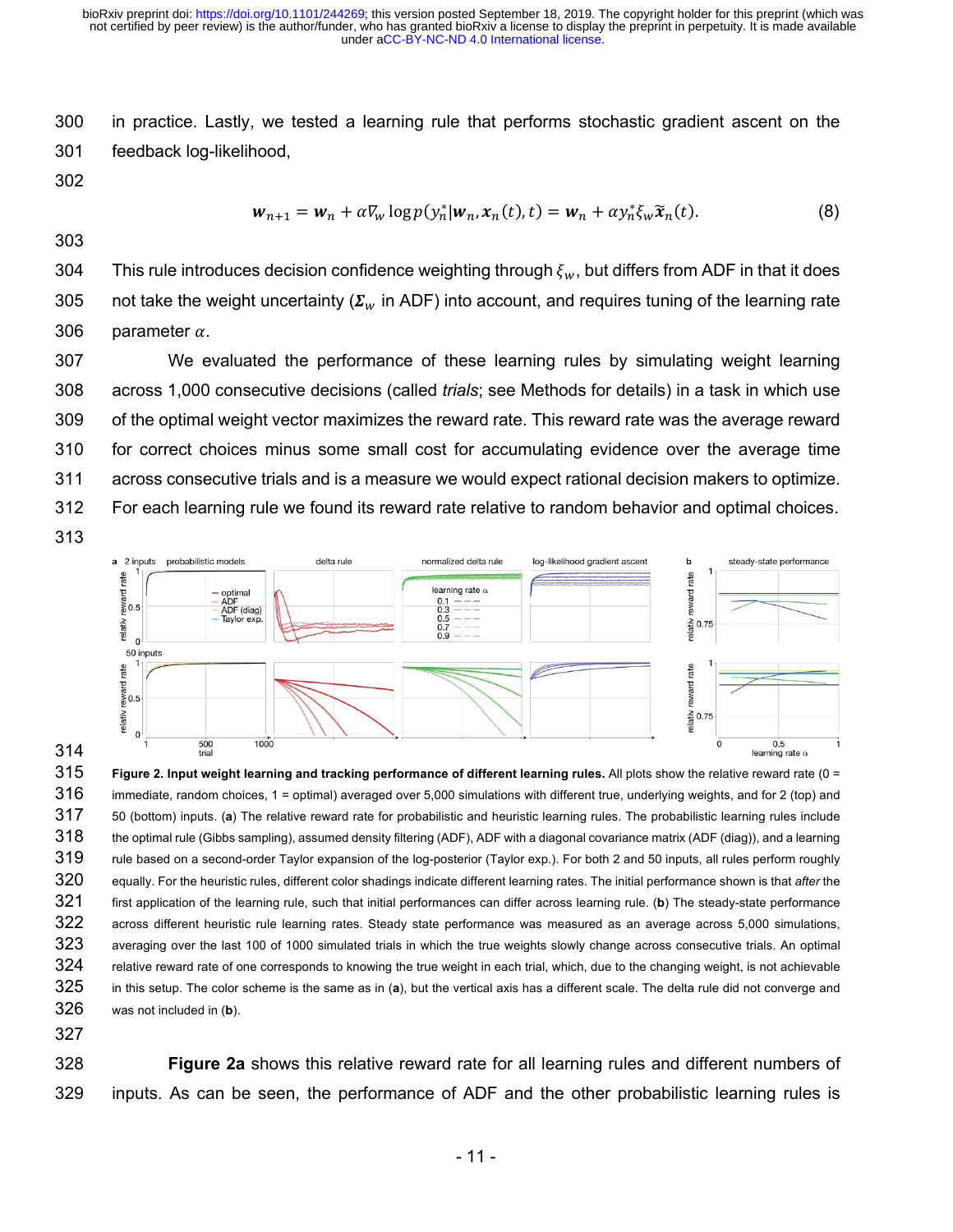indistinguishable from Bayes-optimal weight learning for all tested numbers of inputs. Surprisingly, the ADF variant that ignores off-diagonal covariance entries even outperformed Bayes-optimal learning for a large number of inputs (**Fig. 2a**, yellow line for 50 inputs). That reason that a simpler learning rule could outperform the rule deemed optimal by Bayesian decision theory is that this simpler rule has less parameters and a simpler underlying model that was nonetheless good enough to learn the required weights. Learning fewer parameters with the same data resulted in initially better parameter estimates, and better associated performance. Conceptually, this is similar to a linear model outperforming a quadratic model when fitting a quadratic function if little data is available, and if the function is sufficiently close to linear (as illustrated in Fig. S2). Once more data is available, the quadratic model will outperform the linear one. Similarly, the Bayes- optimal learning rule will outperform the simpler one once more feedback has been observed. In our simulation, however, this does not occur within the 1000 simulated trials.

 All other learning heuristics performed significantly worse. For low-dimensional input, the delta rule initially improved its reward rate but worsens it again at a later stage across all learning rates. The normalized delta rule avoided such performance drops for low-dimensional input, but both delta rule variants were unable to cope with high-dimensional inputs. Only stochastic gradient ascent on the log-likelihood provided a stable learning heuristic for high dimensional inputs, but with the downside of having to choose a learning rate. Small learning rates lead to slow learning, and an associated slower drop in angular error. Overall, the probabilistic learning rules significantly outperformed all tested heuristic learning rules and matched (and in one case even exceeded) the weight learning performance of the Bayes-optimal estimator.

# **Tracking non-stationary input weights**

 So far, we have tested how well our weight learning rule is able to learn the true, underlying weights from binary feedback about the correctness of the decision maker's choices. For this we assumed that the true weights remained constant across decisions. What would happen if these weights change slowly over time? Such a scenario could occur if, for example, the world around us changes slowly, or if the neural representation of this world changes slowly through neural plasticity or similar. In this case, the true weights would become a moving target that we would never be able to learn perfectly. Instead, we would after some initial transient expect to reach steady-state performance that remains roughly constant across consecutive decisions. We compared this steady-state performance of Bayes-optimal learning (now implemented by a particle filter) to that of the probabilistic and heuristic learning rules introduced in the previous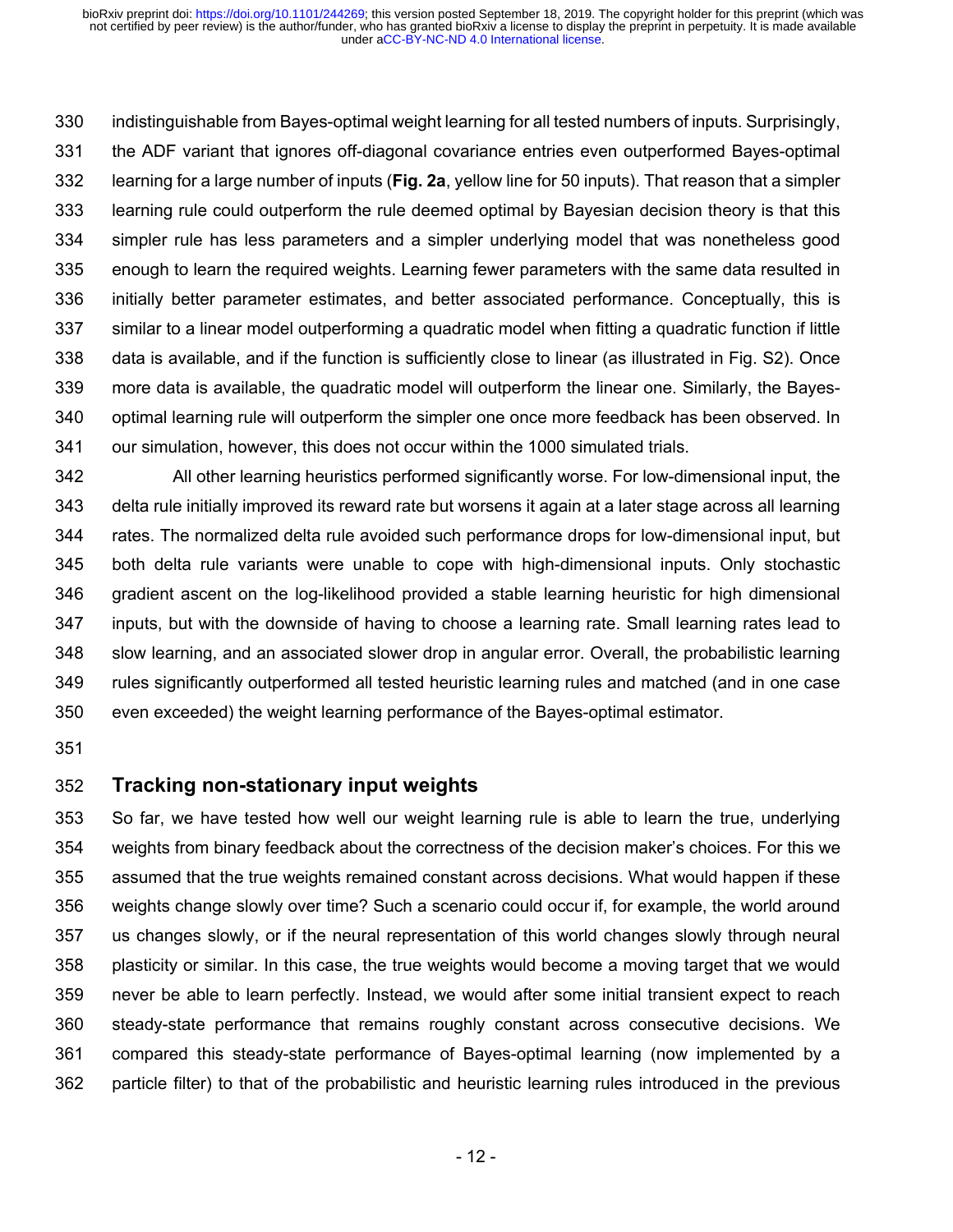section. The probabilistic rules were updated to take into account such a trial-by-trial weight change, as modeled by a first-order autoregressive process (see Methods). The heuristic rules remained unmodified, as their use of a constant learning rate already encapsulates the assumption that the true weights change across decisions.

 **Figure 2b** illustrates the performance of the different learning rules. First, it shows that, for low-dimensional inputs the various probabilistic models yield comparable performances, but for high-dimensional inputs the approximate probabilistic learning rules outperform Bayes-optimal learning. In case of the latter, these approximations weren't actually harmful, but instead beneficial, for the same reason discussed further above. In particular, the more neurally-realistic ADF variant that only tracked the diagonal of the covariance matrix again outperformed all other probabilistic models. Second, only the heuristic learning rule that performed gradient ascent on the log-likelihood achieved steady-state performance comparable to the approximate probabilistic rules, and then only for high input dimensionality and a specific choice of learning rate. This should come as no surprise, as its use of the likelihood function introduces more task structure information than the other heuristics use. The delta rule did not converge and therefore never achieved steady-state performance. Overall, the ADF variant that focused only on the diagonal covariance matrix achieved the best overall performance.

# **Learning both weights and a latent state prior bias**

 Our learning rule can be generalized to learn prior biases in addition to the input weights. The  $-$  prior we have used so far for the latent variable,  $\mu\sim \text{N}\big(0,\sigma_\mu^2\big),$  is unbiased, as both  $\mu\geq 0$  and  $\mu<$ 384 bit 0 are equally likely. To introduce a prior bias, we instead used  $\mu \sim N(m,\sigma_\mu^2)$ , where  $m$  controls 385 the bias through  $P^+ \equiv p(\mu \ge 0) = \Phi(m/\sigma_\mu)$ . A positive (or negative) *m* causes  $P^+ > 1/2$  (or < 386 1/2), thus making  $y = 1$  (or  $y = -1$ ) the more likely correct choice even before evidence is accumulated. After evidence accumulation, such a prior results in the posterior

$$
p(\mu \ge 0 | \mathbf{w}, \mathbf{x}(t), t) = \Phi\left(\frac{\mathbf{w}^T \mathbf{x}(t) + \sigma_{\mu}^{-2} m}{\sqrt{t + \sigma_{\mu}^{-2}}}\right).
$$
\n(9)

390 Comparing this to the unbiased posterior Eq. (2) reveals the additional term  $\sigma_{\mu}^{-2}m$  whose relative influence wanes over time.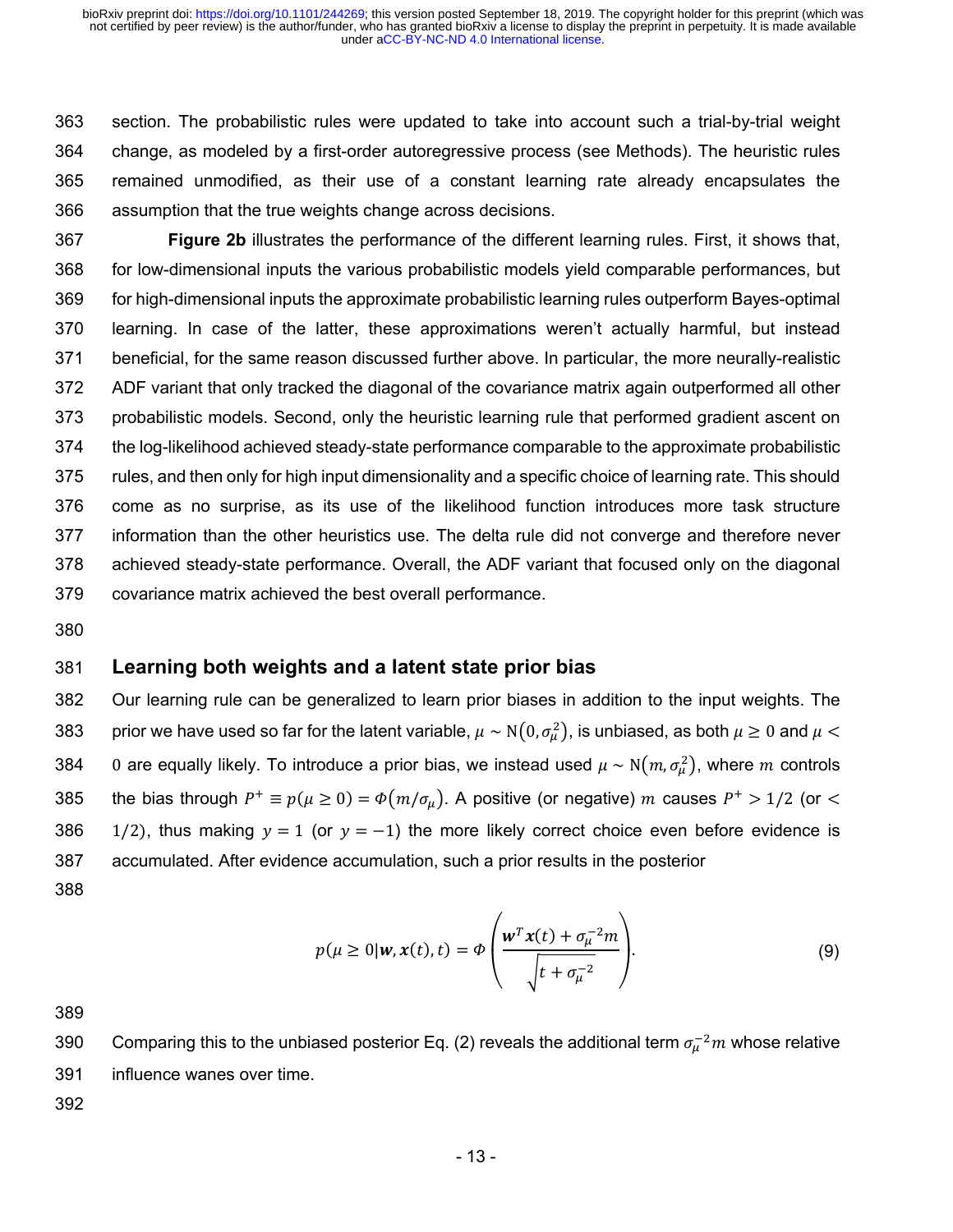

#### 393

394 **Figure 3. Decision confidence, prior biases, and the relation between decision boundary and choice.** (**a**) For an unbiased prior 395 (i.e.,  $P^+ \equiv p(\mu \ge 0) = 1/2$ ), the decision confidence (color gradient) is symmetric around  $z = 0$  for each fixed time t. The associated 396 posterior belief  $p(\mu \geq 0|z(t),t)$  (numbers above/below "time" axis label; constant along white lines; ½ along light blue line) promote 397 choosing  $y = 1$  and  $y = -1$  above (blue area in (b)) and below (red area in (b))  $z = 0$ . (b) As a result, different choices are Bayes-398 optimal at the blue/red decision boundaries, as long as they are separated by  $z = 0$ , irrespective of the boundary separation (solid vs. 399 dashed blue red lines). (**c**) If the prior is biased by an overall shift, the decision confidence is counter-shifted by the same constant  $400$  across all t. In this case, both decision boundaries might promote the same choice, which can be counter-acted by a time-invariant 401 shift of z by  $C_1(P^+)$ . (d) If the prior is biased by boosting one side while suppressing the other, the decision confidence shift becomes 402 time-dependent, such that the optimal choice at a time-invariant boundary might change over time. Counteracting this effect requires 403 a time-dependent shift of z by  $C_2(P^+,t)$ . In both (**c**) and (**b**) we have chosen  $P^+ = 0.6$ , for illustration.

404

**This additional term has two consequences**. First, appending the elements  $m$  and  $\sigma_{\mu}^{-2}$  to 406 the vectors w and  $x(t)$ , respectively, shows that w and m can be learned jointly by the same learning rule we have derived before (Methods). Second, the term requires us to rethink the association between decision boundaries and choices. As **Fig. 3c** illustrates, such a prior causes 409 a time-invariant shift in the association between the accumulated evidence,  $z(t) = \mathbf{w}^T x(t)$ , and 410 the posterior belief of  $\mu \geq 0$  and corresponding decision confidence. This shift makes it possible to have the same Bayes-optimal choice at both decision boundaries (**Fig. 3c**, blue/red decision areas). Hence, we have lost the mechanistically convenient unique association between decision boundaries and choices. We recover this association by a boundary counter-shift, such that these boundaries come to lie at the same decision confidence levels for opposite choices, making them 415 asymmetric around  $z = 0$ . Mathematically, this is equivalent to shifting the evidence accumulation 416 starting point,  $\tilde{z}(0)$  away from zero in the opposite direction (**Fig. 3c**, shift by  $C_1(P^+) = \sigma_u^{-2}m$ ; SI). Therefore, a prior bias is implemented by a bias-dependent simple shift of the accumulation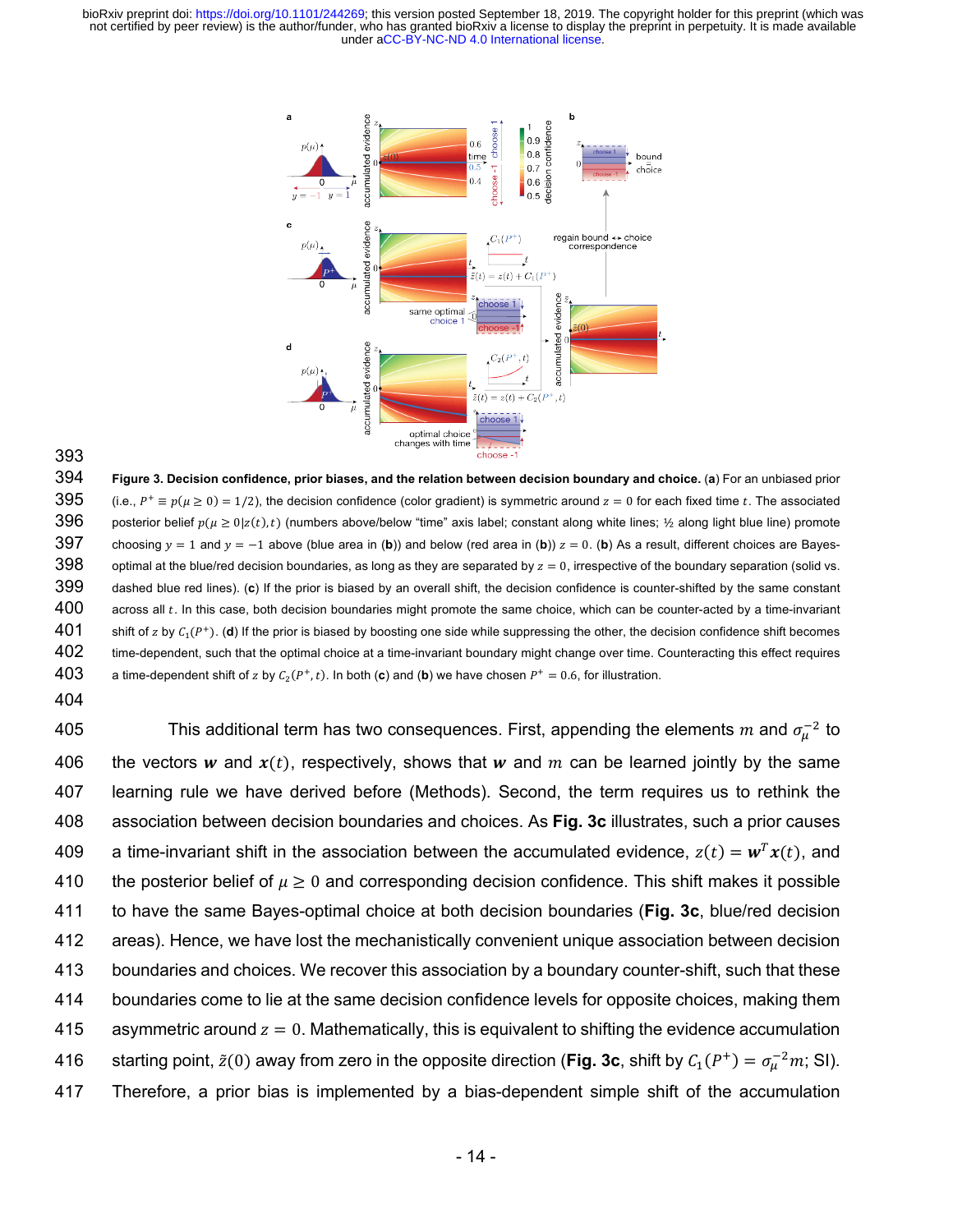starting point, leading to a mechanistically straight-forward implementation of Bayes-optimal decision-making with biased priors.

 A consequence of the shifted accumulation starting point is that, for some fixed decision 421 time  $t$ , the decision confidence at both boundaries is the same (**Fig. 3c** right). This seems at odds with the intuition that a biased prior ought to bias the decision confidence in favor of the more likely option. However, this mechanism does end up assigning higher average confidence to the more likely option because of reactions times. As the starting point is now further away from the less likely correct boundary, it will on average take longer to reach this boundary, which lowers 426 the decision confidence since confidence decreases with elapsed time. Therefore, even though 427 the decision confidence at both boundaries is the same for the given decision time, it will on average across decision times be lower for the a-priori non-preferred boundary, faithfully implementing this prior (see SI for a mathematical demonstration).

 Our finding that a simple shift in the accumulation starting point is the Bayes-optimal strategy appears at odds with previous work that suggested that the optimal shift of the 432 accumulator variable  $z(t)$  varies with time (18). This difference stems from a different implementation of the bias. While we have chosen an overall shift in the prior by its mean (**Fig. 3c**), an alternative implementation is to multiply  $p(\mu \ge 0)$  by  $P^+$ , and  $p(\mu < 0)$  by  $1 - P^+$  (Fig. 3d), 435 again resulting in  $P^+ = p(\mu \ge 0)$ . A consequence of this difference is that the associated shift of 436 the posterior belief of  $\mu \geq 0$  in the evidence accumulation space becomes time-dependent. Then, the optimal choice at a time-invariant boundary in that space might change over time (**Fig. 3d**). Furthermore, un-doing this shift to regain a unique association between boundaries and choices not only requires a shifted accumulation starting point, but additionally a time-dependent additive 440 signal  $(C_2(P^+, t))$  in **Fig. 3d**; SI), as was proposed in (18). Which of the two approaches is more adequate depends on how well it matches the prior implicit in the task design. Our approach has the advantage of a simpler mechanistic implementation, as well as yielding a simple extension to the previously derived learning rule. How learning prior biases in the framework of (18) could be achieved remains unclear (but see (33)).

# **Sequential choice dependencies due to continuous weight tracking**

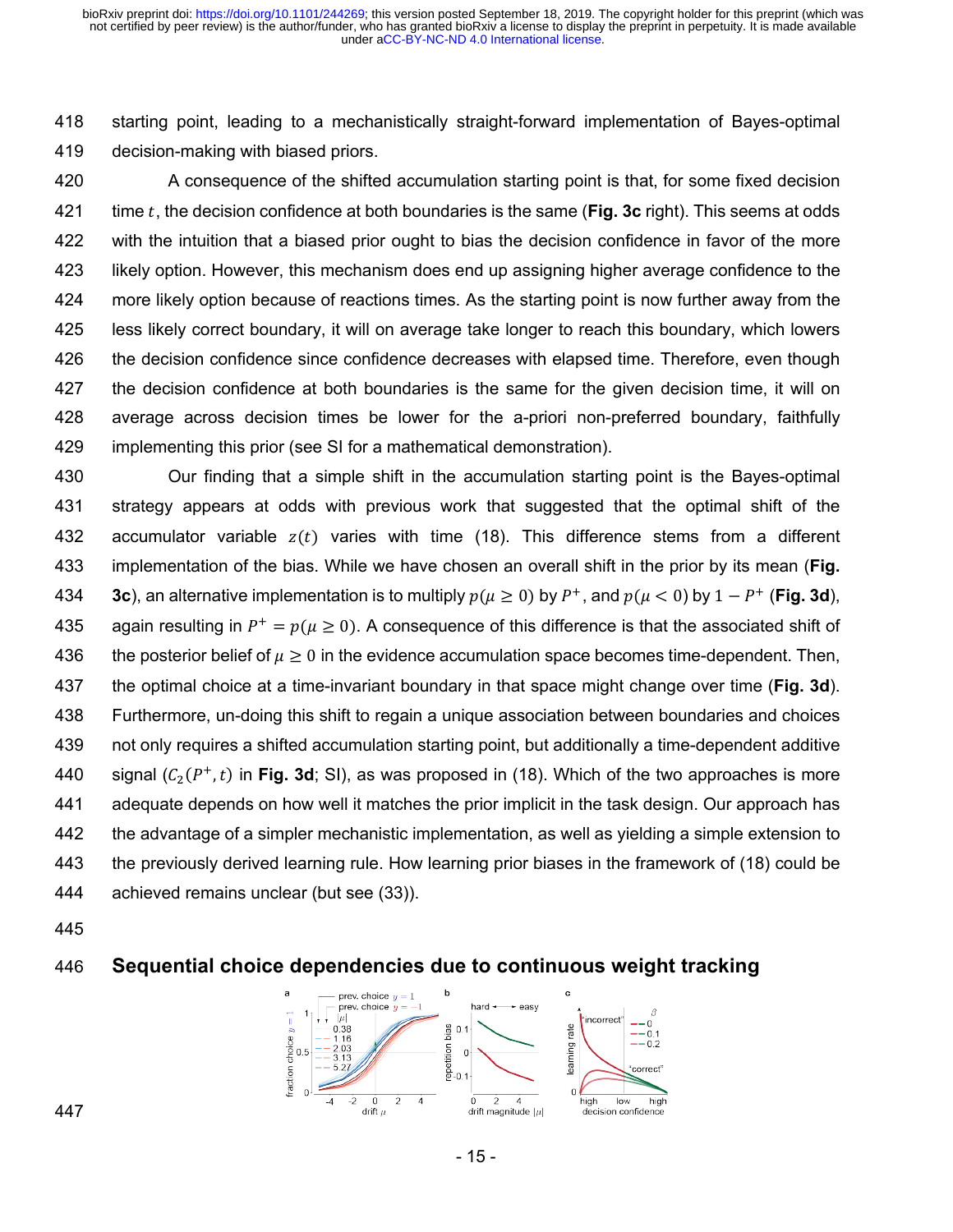**Figure 4. Sequential choice dependencies due to continuous learning, and effects of noisy feedback.** Bayes-optimal learning in a slowly changing environment predicts sequential choice dependencies with the following pattern. (**a**) After hard, correct choices 450 (low prev. |µ|; light colors), the psychometric curve is shifted towards repeating the same choice (blue/red = choice  $y = 1/-1$ ). This 451 shift decreases after easier, correct choices (high prev. |µ|; dark colors). (b) We summarize these tuning curve shifts in the repetition 452 bias, which is the probability of repeating the same choice to a  $\mu = 0$  stimulus (example green arrow for  $\mu = -0.38$  in (a)). After correct/incorrect choices (green/red curve), this leads to a win-stay/lose-switch strategy. Only the win-stay strategy is shown in (**a**). 454 (c) If choice feedback is noisy (inverted with probability  $\beta$ ), the learning rate becomes overall lower. In particular for high-confidence 455 choices with "incorrect" feedback, the learning rate becomes zero, as the learner trusts her choice more than the feedback.

 In every-day situations, no two decisions are made under the exact same circumstances. Nonetheless, we need to be able to learn from the outcome of past choices to improve future ones. A common assumption is that past choices become increasingly less informative about future choices over time. One way to express this formally is to assume that the world changes slowly over time – and that our aim is to track these changes. By 'slow' we mean that we can consider it constant over a single trial but that it is unstable over the course of an hour-long session. We implemented this tracking of the moving world, as in **Fig. 2b**, by slowly allowing the weights mapping evidence to decisions to change. With such continuously changing weights, weight learning never ends. Rather, the input weights are continuously adjusted to make correct choices more likely in the close future. After correct choices, this means that weights will be adjusted to repeat the same choice upon observing a similar input in the future. After incorrect choices, the aim is to adjust the weights to perform the opposite choice, instead. Our model predicts that, after an easy correct choice, in which confidence can be expected to be high, the weight adjustments are lower than after hard correct choices (see **Fig. 1d** top, green line). As a consequence, we would expect the model to be more likely to repeat the same choices after correct and hard, than after correct and easy trials.

 To test this prediction, we relied on the same simulation to generate **Fig. 2b** to measured how likely the model repeated the same choice after correct decisions. **Figure 4a** illustrates that this repetition bias manifests itself in a shift of the psychometric curve that makes it more likely to repeat the previous choice. Furthermore, and as predicted, this shift is modulated by the difficulty of the previous choice and is stronger if the previous choice was easy (i.e., associated with a large  $|\mu|$ ; **Fig. 4b**). Therefore, if the decision maker expects to operate in a volatile, slowly changing world, our model predicts a repetition bias to repeat the same choices after correct decisions, and 480 that this bias is stronger if the previous choice was easy.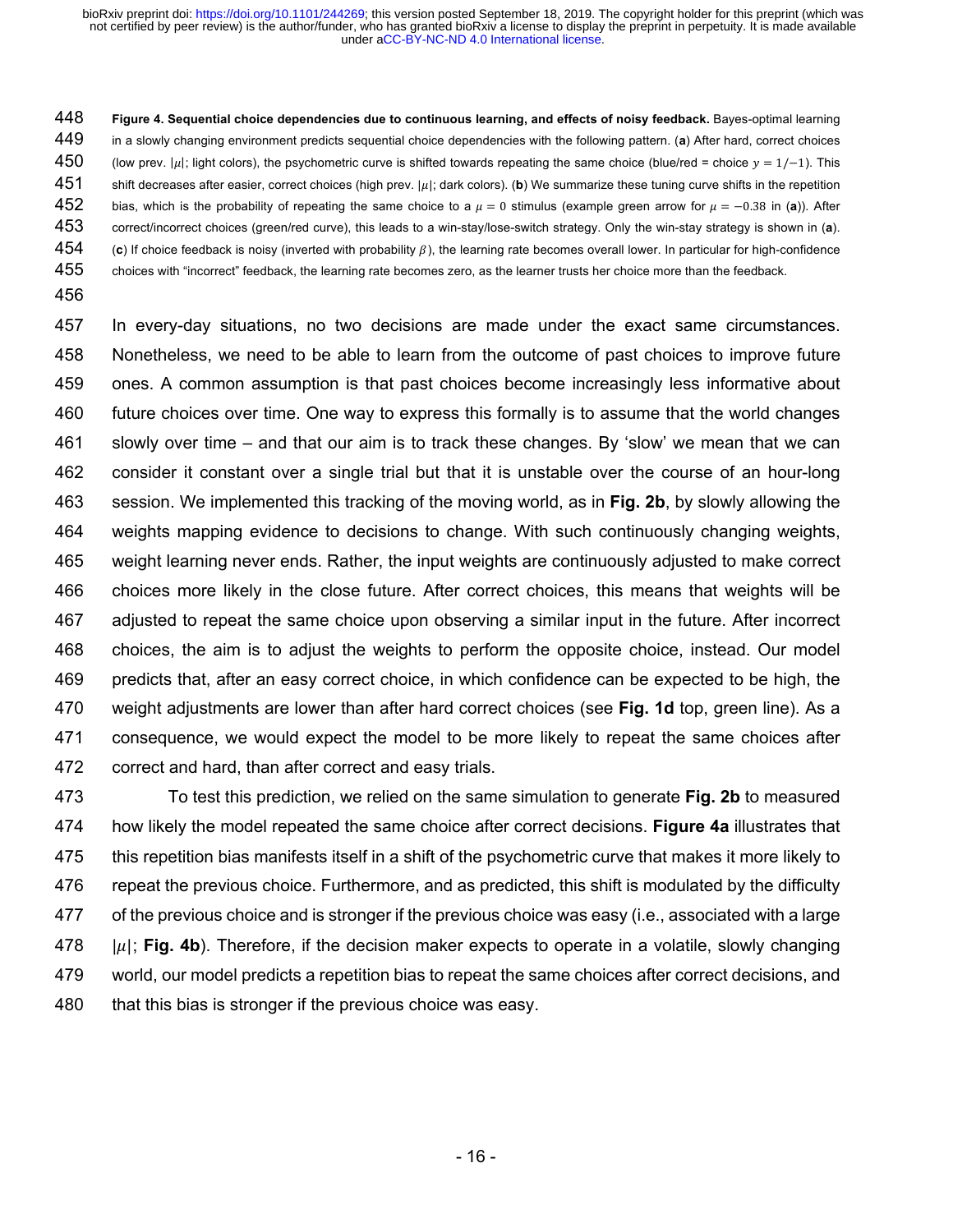#### 

## **Unreliable feedback reduces learning**

 What would occur if choice feedback is less-than-perfectly reliable? For example, the feedback itself might not be completely trustworthy, or hard to interpret. We simulated this situation by 485 assuming that the feedback is inverted with probability  $\beta$ . Here,  $\beta = 0$  implies the so far assumed 486 perfectly reliable feedback, and  $\beta = 1/2$  makes the feedback completely uninformative. This change impacts how decision confidence modulates the learning rate (**Fig. 4c**) as follows. First, it reduces the overall magnitude of the correction, with weaker learning for higher feedback noise. Second, it results in no learning for highly confident choices that we are told are incorrect. In this case, one's decision confidence overrules the unreliable feedback. This stands in stark contrast to the optimal learning rule for perfectly reliable feedback, in which case the strongest change to 492 the current strategy ought to occur.

## **Discussion**

 Diffusion models are applicable to model decisions that require some accumulation of evidence over time, which is almost always the case in natural decisions. We extended previous work on the normative foundations of these models to more realistic situations in which the sensory evidence is encoded by a population of neurons, as opposed to just two neurons, as has been typically assumed in previous studies. We have focused on normative and mechanistic models for learning the weights from the sensory neurons to the decision integrator without additionally adjusting the decision boundaries, as weight learning is a problem that needs to be solved even if the decision boundaries are optimized at the same time.

 From the Bayesian perspective, weight learning corresponds to finding the weight posterior given the provided feedback, and resulted in an approximate learning rule whose learning rate was strongly modulated by decision confidence. It suppressed learning after high- confidence correct decisions, supported learning for uncertain decisions irrespective of their correctness, and promoted strong change of the combination weights after wrong decisions that were made with high confidence (**Fig. 1d**). Evidence for such confidence-based learning has already been identified in human experiments (34), but not in a task that required the temporal accumulation of evidence in individual trials. Indeed, as we have previously suggested (22), such a modulation by decision confidence should arise in all scenarios of Bayesian learning in N-AFC tasks in which the decision maker only receives feedback about the correctness of their choices, rather than being told which choice would have been correct. In the 2-AFC task we have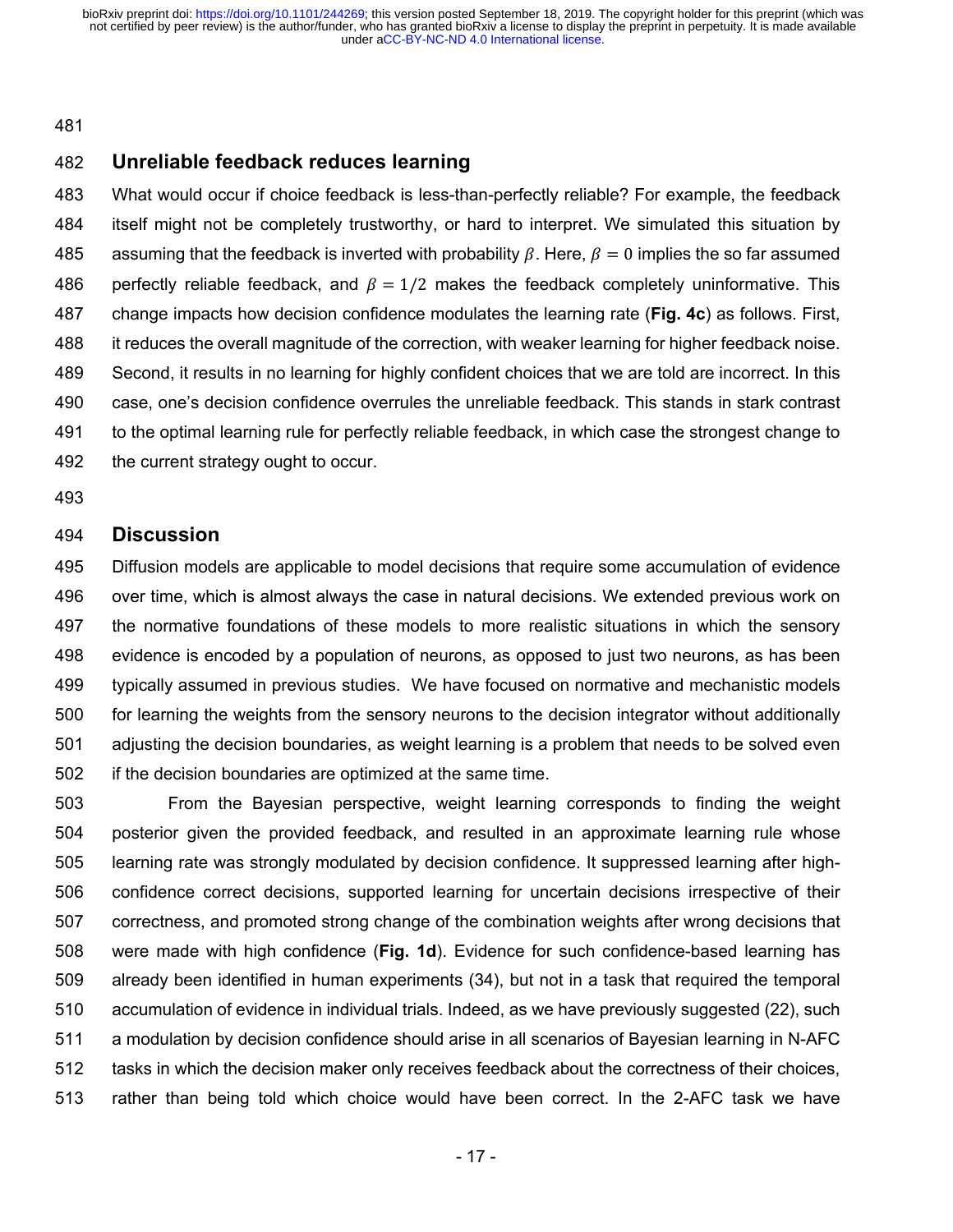considered, being told that one's choice was incorrect automatically reveals that the other choice was correct, making the two cases coincide. Moving from one-dimensional to higher-dimensional inputs requires performing the accumulation of evidence for each input dimension separately (**Fig. 1b**; Eqs. (6) & (12) require  $x(t)$  rather than only  $w^T x(t)$ , even if triggering choices only requires 518 a linear combination of  $x(t)$ . This is because uncertain input weights require keeping track of how each input dimension contributed to the particle crossing the decision boundary in order to correctly improve these weights upon feedback (i.e., proper credit assignment). The multi- dimensional evidence accumulation predicted by our work arises naturally if inputs encode full distributions across the task-relevant variables, such as in linear probabilistic population codes (35) that trigger decisions by bounding the pooled activity of all units that represent the accumulated evidence (36).

 Continual weight learning predicts sequential choice dependencies that make the repetition of a previous, correct choice more likely, in particular if this choice was difficult (**Fig. 4**). Thus, based on assuming a volatile environment that promotes a continual adjustment of the decision-making strategy, we provide a rational explanation for sequential choice dependencies that are frequently observed in both humans and animals (e.g., 37, 38). In rodents making decisions in response to olfactory cues we have furthermore confirmed that these sequential dependencies are modulated by choice difficulty, and that the exact pattern of this modulation depends on the stimulus statistics, as predicted by our theory (39) (but consistency with (40) unclear).

 Lastly, we have clarified how prior biases ought to impact Bayes-optimal decision-making in diffusion models. Extending the work of Hanks et al. (18), we have demonstrated that the exact mechanisms to handle these biases depend on the specifics of how these biases are introduced through the task design. Specifically, we have suggested a variant that simplifies these mechanisms and the learning of this bias. This variant predicts that the evidence accumulation offset, that has previously been suggested to be time-dependent, to become independent of time, and it would be interesting to see if LIP activity of monkeys performing the random-dot motion task, as recorded by Hanks et al. (but see (41)), would change accordingly.

# **Materials and Methods**

 We here provide an outline of the framework and its results. Detailed derivations are provided in the SI.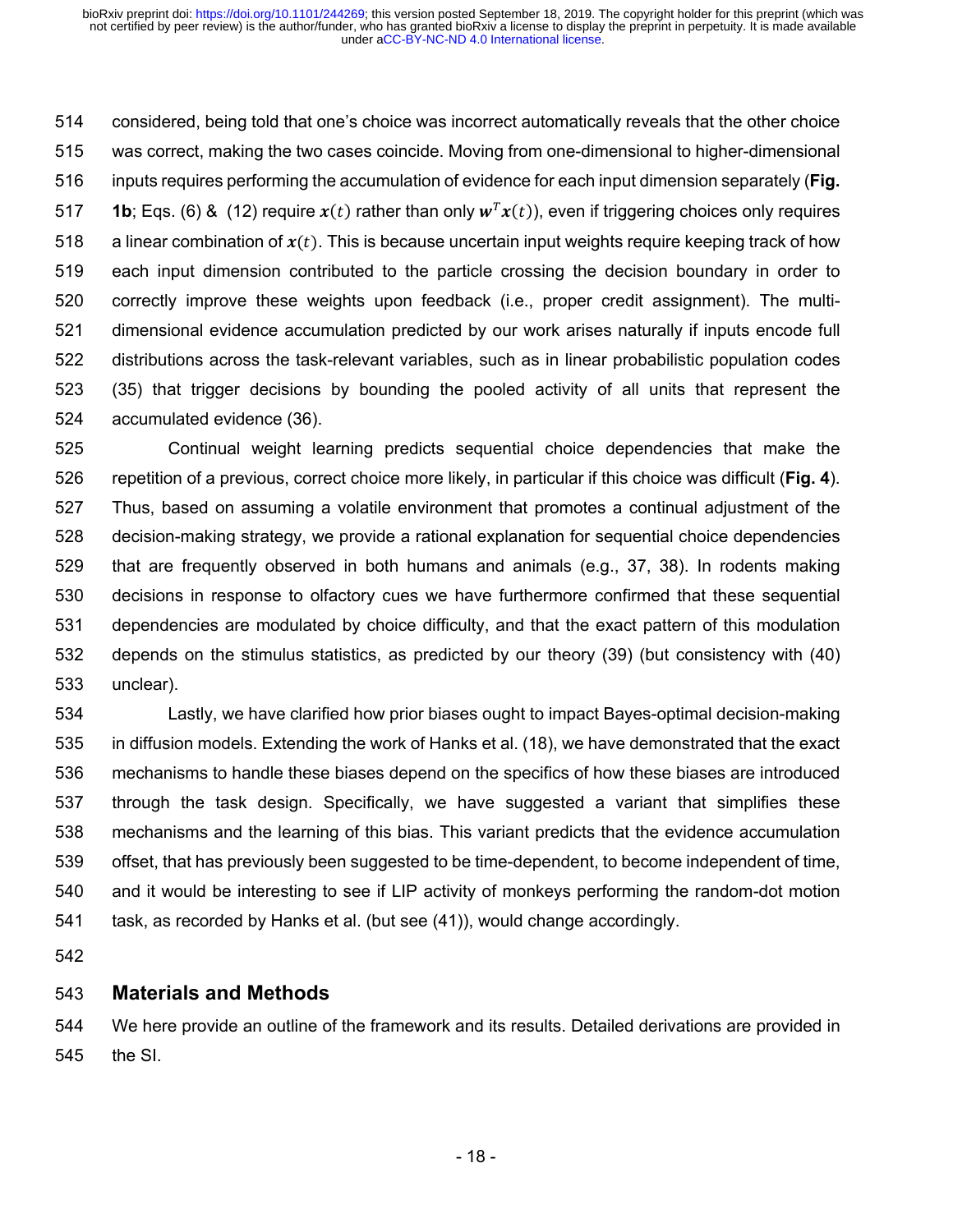#### 546 *Bayesian decision-making with one and multi-dimensional diffusion models*

547 We assume the latent state to be drawn from  $\mu \sim {\rm N}(m, \sigma_\mu^2)$ , and the momentary evidence in each time step δt to provide information about this latent state by  $\delta z_i | \mu \sim N(\mu \delta t, \delta t)$ . The aim is to infer 549 the sign of  $\mu$ , and choose  $y = 1$  if  $\mu \ge 0$ , and  $y = -1$  otherwise. After having observed this 550 evidence for some time  $t \equiv n\delta t$ , the posterior  $\mu$  given all observed evidence  $\delta z_{1:n}$  is by Bayes' 551 rule given by

552

$$
p(\mu|\delta z_{1:n}) \propto \mathcal{N}(\mu|m, \sigma_{\mu}^2) \prod_{i=1}^n \mathcal{N}(\delta z_i|\mu \delta t, \delta t) \propto \mathcal{N}\left(\mu|\frac{\sigma_{\mu}^{-2}m + z(t)}{\sigma_{\mu}^{-2} + t}, \frac{1}{\sigma_{\mu}^{-2} + t}\right).
$$
 (11)

553

554 In the above, all proportionalities are with respect to  $\mu$ , and we have defined  $z(t) = \sum_{i=1}^n \delta z_i$  and 555 have used  $t = \sum_{i=1}^{n} \delta t$ . How to find the posterior belief for about  $\mu$ 's sign with  $m = 0$  is described 556 around Eq. (1).

557 We extend diffusion models to multi-dimensional inputs with momentary evidence  $558$   $δx_i|µ$ ,  $w \sim N((aµ + b)δt, Σδt)$ , with a, b and Σ chosen such that  $w^T x(t)|µ = z(t)|µ \sim N(µt, t)$ , as 559 before. The posterior over  $\mu$  and  $\mu \ge 0$  is the same as for the one-dimensional case, with  $z(t)$ 560 replaced by  $w^T x(t)$ . Definining  $\widetilde{x}(t) = x(t)/\sqrt{|\sigma_\mu^{-2} + t}$ , we find  $p(\mu \geq 0 | w, x(t), t) = \Phi(w^T \widetilde{x}(t))$ . As 561  $y = 1$  and  $y = -1$  correspond to  $\mu \ge 0$  and  $\mu < 0$ , and  $y = 1$  is only chosen if  $p(\mu \ge 0 | w, x(t), t) \ge$ 562 1/2, the decision confidence for  $m = 0$  at some boundary  $w^T x(t) = \pm \theta(t)$  is given by 563  $\Phi(\theta(t)/\sqrt{\sigma_{\mu}^{-2}+t})$ . If input weights are unknown, and the decision maker holds belief  $w \sim$ 564 N( $(\mu_w, \Sigma_w)$  about these weights, the decision confidence needs to additionally account for weight 565 uncertainty by marginalizing over  $w$ , resulting in Eq. (5).

566 *Probabilistic and heuristic learning rules*

567 We find the approximate posterior  $q(w) = N(w|\mu^*_w, \Sigma^*_w)$  that approximates the target posterior  $p$ 568 Eq. (4) by Assumed Density Filter (ADF). This requires minimizing the Kullback-Leiber divergence 569  $KL(p|q)$  (26, 29), resulting in Eq. (6) for the posterior mean, and

570

$$
\Sigma_W^* = \Sigma_W + \xi_{cov}(\gamma)((\Sigma_W^{-1} + \widetilde{\chi}\widetilde{\chi}^T)^{-1} - \Sigma_W), \tag{12}
$$

571

572 with learning rate modulators  $\xi_w(\gamma) = N(\gamma|0,1)/\Phi(\gamma)$  and  $\xi_{cov}(\gamma) = \xi_w(\gamma)^2 + \xi_w(\gamma)\gamma$ , and where 573 we have defined  $\gamma\equiv y^*\pmb{\mu}_w^T\widetilde{\pmb{x}}/\sqrt{1+\widetilde{\pmb{x}}^T\pmb{\Sigma}_w\widetilde{\pmb{x}}},$  which is monotonic in the decision confidence, Eq. (5).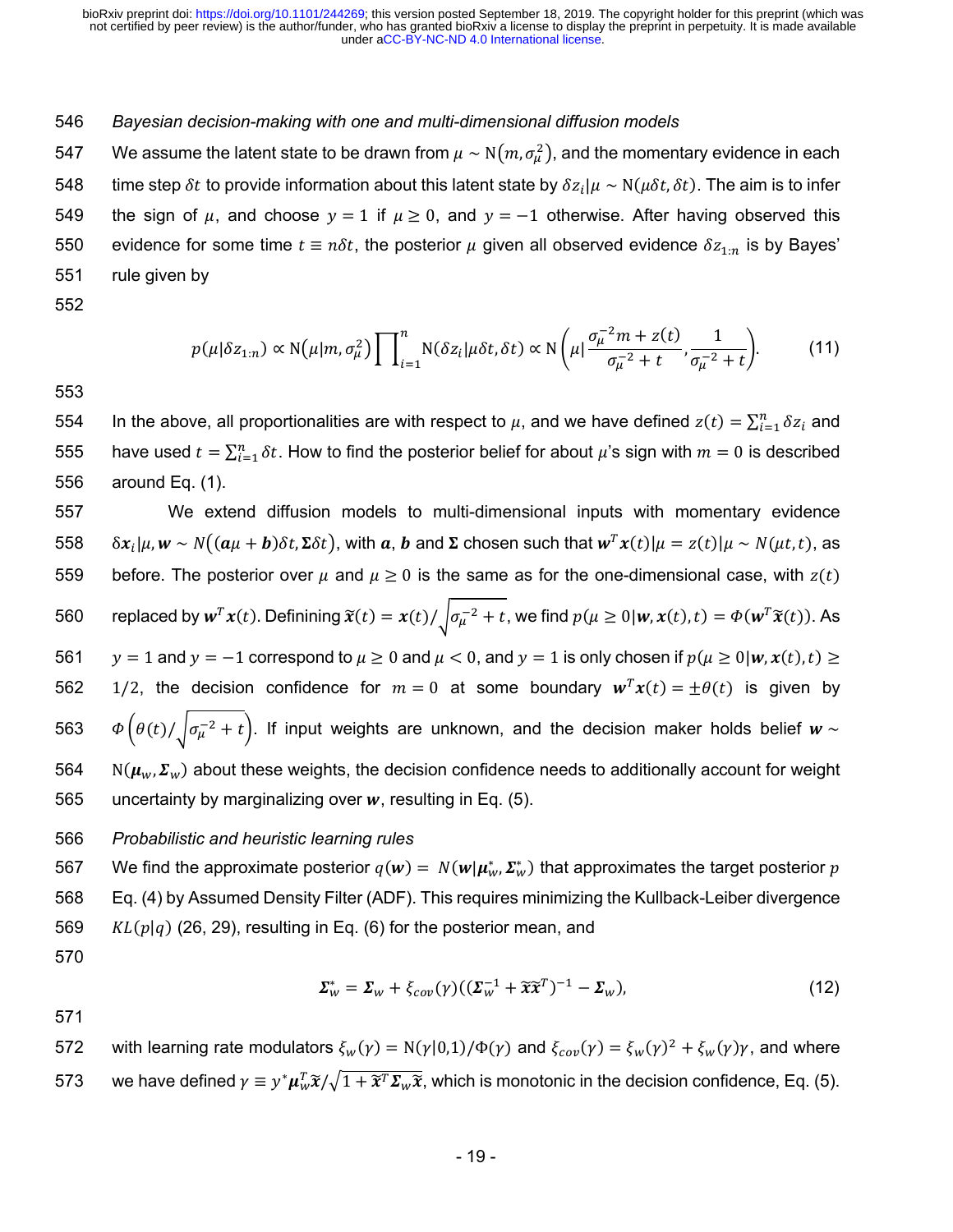574 Noisy choice feedback (**Fig. 4c**) changes the likelihood to assume reversed feedback with 575 probability  $\beta$ , and follow the same procedure as above to derive the posterior moments (see SI). 576 The ADF variant that only tracks the diagonal covariance elements assumes  $\Sigma_w$  to be diagonal, 577 and only computes the diagonal elements of  $\Sigma^*_w$ . A second-order Taylor expansion of the log of 578 Eq. (4) leads to update equations similar to Eqs. (6) and (12), but without the normalization by 579 weight uncertainty (see SI for details). All heuristic learning rules are described in the main text.

580 We modeled non-stationary input weights by  $w_n|w_{n-1} \sim N(Aw_{n-1} + b, \Sigma_d)$  after a 581 decision in trial  $n - 1$ . This weight transition is taken into account by the probabilistic learning 582 rules by setting the parameter priors to  $\mu_{w,n} = A\mu_{w,n-1}^* + b$  and  $\Sigma_{w,n} = A\Sigma_{w,n-1}^*A^T + \Sigma_d$ . For 583 stationary weights we have  $A = I$ ,  $b = 0$ , and  $\Sigma_d = 0$ .

584 Bayes-optimal weight inference was for stationary weights performed by Gibbs sampling 585 for Probit models, and for non-stationary weights by particle filtering (see SI).

#### 586 *Simulation details*

587 We used parameters  $a = w/||w||^2$  and  $b = 0$  for the momentary evidence  $\delta x$ . Its covariance  $\Sigma$ 588 was generated to feature eigenvalues that drop exponentially from  $\sigma_x^2 = 2/||w||^2$  to zero until it 589 reaches a constant  $\sigma_0^2 = 0.001/\|\boldsymbol{w}\|^2$  noise baseline, as qualitatively observed in neural 590 populations. It additionally contains an eigenvector w with eigenvalue set to guarantee  $w^T \Sigma w =$ 591 1, limiting the information that  $\delta x$  provides about  $\mu$ . For non-stationary weights, all momentary 592 evidence parameters are adjusted after each weight change (see SI). The diffusion model bounds 593  $\pm \theta$  were time-invariant and tuned to maximize the reward rate when using the correct weights. 594 The reward rate is given by  $(p(correct) - c_{accum}(t))/(t_{tit} + \langle t \rangle)$ , where averages where across 595 trials, and we used evidence accumulation cost  $c_{accum} = 0.01$  and inter-trial interval  $t_{tit} = 2s$ . We 596 used  $\sigma_{\mu}^2 = 3^2$  to draw  $\mu$  in each trial, and drew w from  $w \sim N(1, I)$  before each trial sequence. For 597 non-stationary weights, we re-sampled weight after each trial according to  $w_n|w_{n-1} \sim N(\lambda w_{n-1} +$ 598 (1 − λ),  $\sigma_d^2 I$ ), with decay factor  $\lambda = 1 - 0.01$  and  $\sigma_d^2 = 1 - \lambda^2$  to achieve steady-state mean 1 and 599 identity covariance.

 To compare the weight learning performance of ADF to alternative models (**Fig. 2a**), we simulated 1,000 learning trials 5,000 times, and reported the reward rate per trial averaged across these 5,000 repetitions. To assess steady-state performance (**Fig. 2b**), we performed the same procedure with non-stationary weights, and reported reward rate averaged over the last 100 trials, and over 5,000 repetitions. The same 100 trials were used to compute the sequential choice dependencies in **Fig. 4a/b**. To simulate decision-making with diffusion models and uncertain 606 weights, we used the current mean estimate  $\langle w \rangle$  of the input weights to linearly combine the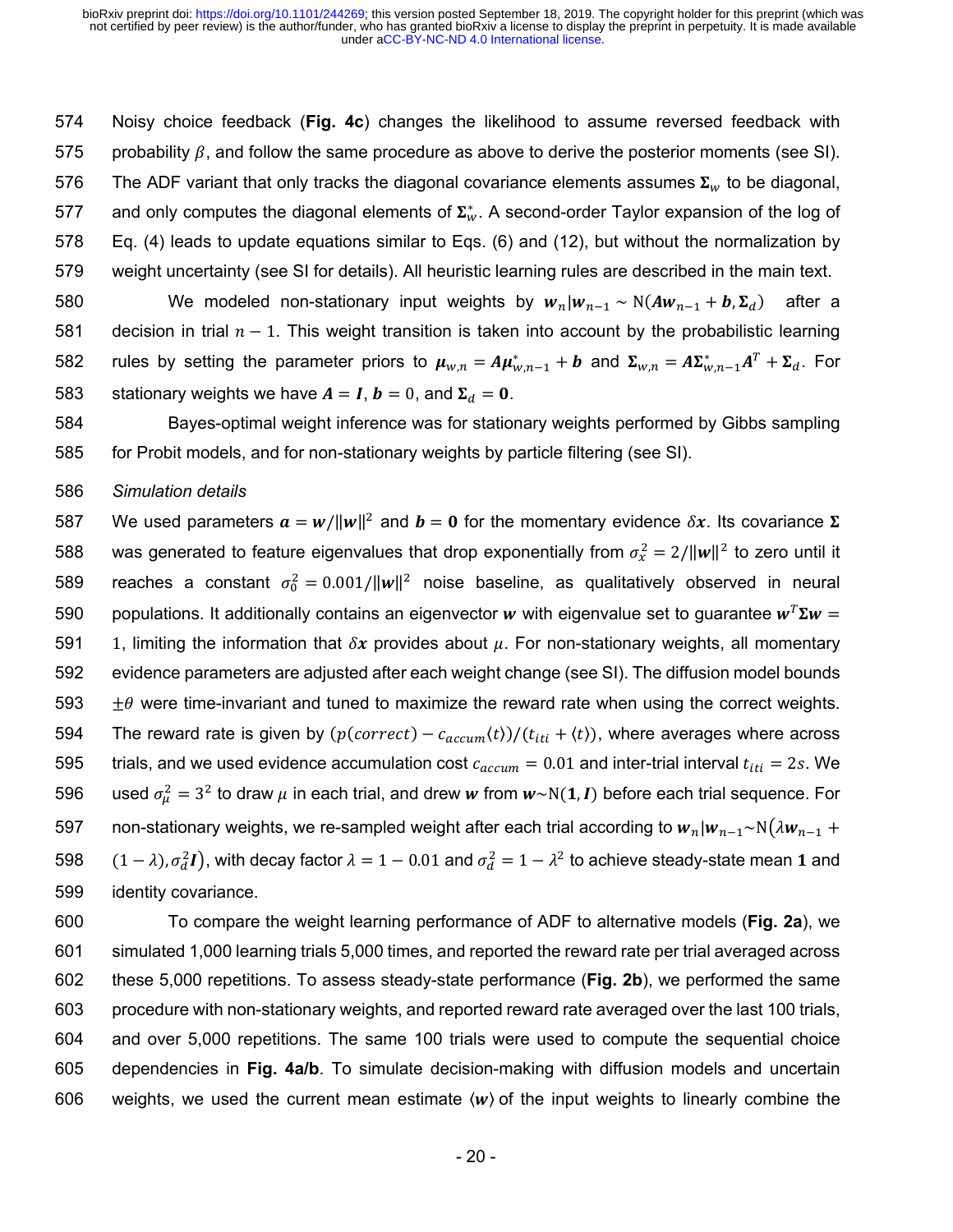momentary evidence. The probabilistic learning rules were all independent of the specific choice

- 608 of this estimate. The learning rate in **Fig. 1d** shows the pre-factor to *ν*<sup>\*</sup>Σ<sub>*ω*</sub>  $\tilde{x}$  in Eq. (6) over decision
- confidence for a subsample of the last 10,000 trials of a single 15,000 trial simulation with non-
- stationary weights. For the Gibbs sampler, we drew 10 burn-in samples, followed by 200 samples
- in each trial. For the particle filter we simulated 1,000 particles.
- 

# **Acknowledgments**

This work was supported by a James S. McDonnell Foundation Scholar Award (#220020462,

JD), and grants from the NIMH (R01MH115554, JD), the Swiss National Science Foundation,

www.snf.ch, (#31003A\_143707 and #31003A\_165831, AP), Champalimaud Foundation (ZFM),

 European Research Council (Advanced Investigator Grant 250334 & 67125, ZFM), Human Frontier Science Program (Grant RGP0027/2010, ZFM & AP), Simons Foundation (Grant

- 325057, ZFM & AP), and Fundação para a Ciência e a Tecnologia (AGM).
- 

# **References**

- 1. Doya K, Ishii S, Pouget A, Rao RPN (2006) *Bayesian Brain: Probabilistic Approaches to Neural Coding* (MIT Press).
- 2. Ratcliff R (1978) A theory of memory retrieval. *Psychol Rev* 85(2):59–108.
- 3. Ratcliff R, McKoon G (2008) The diffusion decision model: theory and data for two-choice decision tasks. *Neural Comput* 20(4):873–922.
- 4. Bogacz R, Brown E, Moehlis J, Holmes P, Cohen JD (2006) The physics of optimal decision making: A formal analysis of models of performance in two-alternative forced-choice tasks. *Psychol Rev* 113(4):700–765.
- 5. Ratcliff R, Smith PL (2004) A Comparison of Sequential Sampling Models for Two-Choice Reaction Time. *Psychol Rev* 111(2):333–367.
- 6. Frazier PI, Yu AJ (2008) Sequential hypothesis testing under stochastic deadlines. *Adv Neural Inf Process Syst*:1–8.
- 7. Tajima S, Drugowitsch J, Pouget A (2016) Optimal policy for value-based decision-making. *Nat Commun* 7:12400.
- 8. Drugowitsch J, Moreno-Bote R, Churchland AK, Shadlen MN, Pouget A (2012) The cost of accumulating evidence in perceptual decision making. *J Neurosci* 32(11):3612–3628.
- 9. Gold JI, Shadlen MN (2002) Banburismus and the brain: Decoding the relationship between sensory stimuli, decisions, and reward. *Neuron* 36(2):299–308.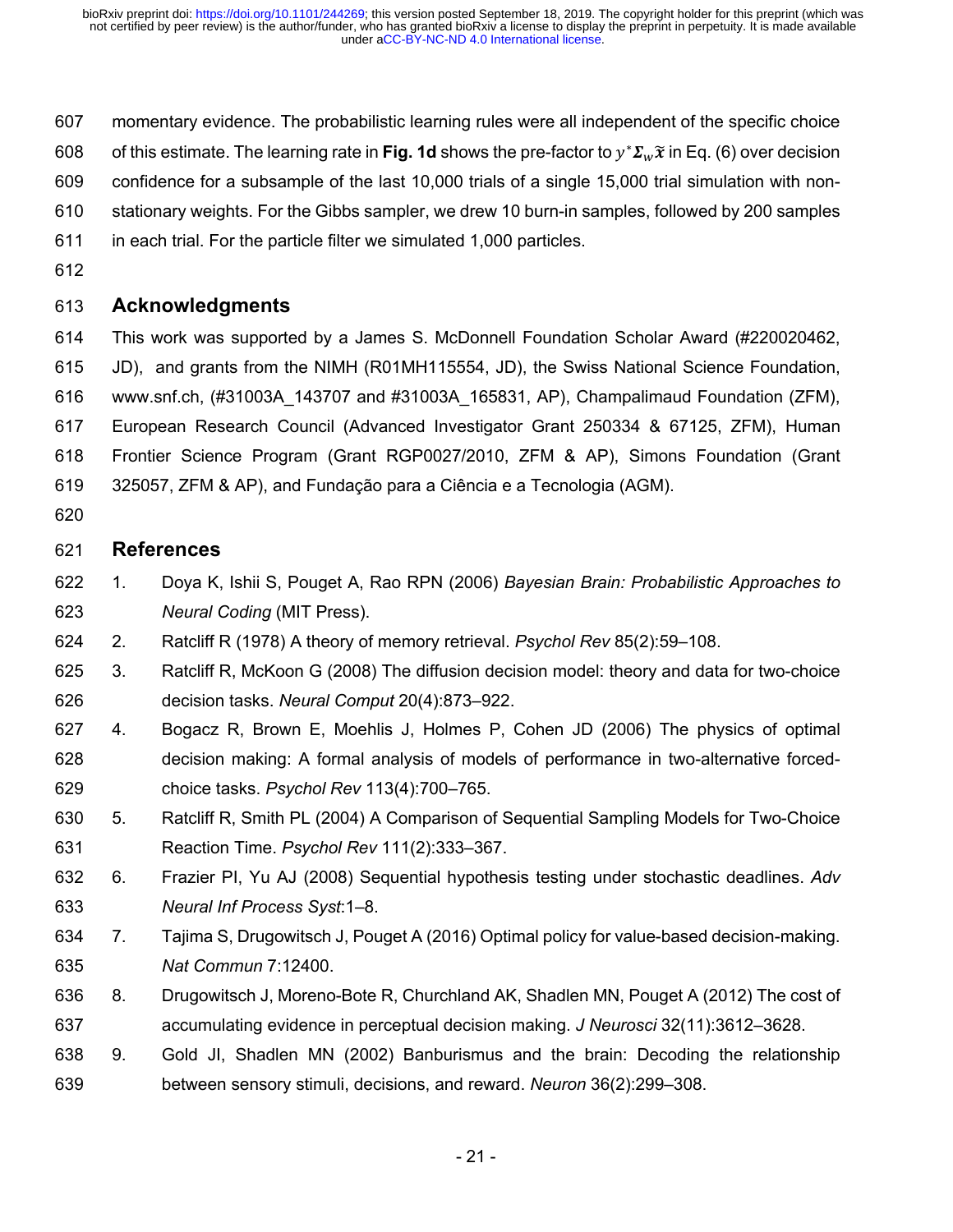- 10. Drugowitsch J, Deangelis GC, Klier EM, Angelaki DE, Pouget A (2014) Optimal multisensory decision-making in a reaction-time task. *Elife* 2014(3):1–19.
- 11. Dayan P, Kakade S, Montague PR (2000) Learning and selective attention. *Nat Neurosci* 3 Suppl(november):1218–1223.
- 12. Dayan P, Yu AJ (2003) Uncertainty and learning. *IETE J Res* 49(2–3):171–181.
- 13. Körding KP, Wolpert DM (2004) Bayesian integration in sensorimotor learning. *Nature* 427(6971):244–7.
- 14. Courville AC, Daw ND, Touretzky DS (2006) Bayesian theories of conditioning in a changing world. *Trends Cogn Sci* 10(7):294–300.
- 15. Ratcliff R (1981) A theory of order relations in perceptual matching. *Psychol Rev* 88(6):552–572.
- 16. Gomez P, Ratcliff R, Perea M (2008) The overlap model: A model of letter position coding. *Psychol Rev* 115(3):577–600.
- 17. Ratcliff R, Starns JJ (2013) Modeling confidence judgments, response times, and multiple choices in decision making: Recognition memory and motion discrimination. *Psychol Rev* 120(3):697–719.
- 18. Hanks TD, Mazurek ME, Kiani R, Hopp E, Shadlen MN (2011) Elapsed decision time affects the weighting of prior probability in a perceptual decision task. *J Neurosci* 31(17):6339–6352.
- 19. Moreno-Bote R (2010) Decision confidence and uncertainty in diffusion models with partially correlated neuronal integrators. *Neural Comput* 22(7):1786–1811.
- 20. Palmer J, Huk AC, Shadlen MN (2005) The effect of stimulus strength on the speed and accuracy of a perceptual decision. *J Vis* 5(5):376–404.
- 21. Berger JO (1993) *Statistical Decision Theory and Bayesian Analysis* (Springer). 2nd Editio.
- 22. Pouget A, Drugowitsch J, Kepecs A (2016) Confidence and certainty: distinct probabilistic quantities for different goals. *Nat Neurosci* 19(3):366–374.
- 23. Averbeck BB, Latham PE, Pouget A (2006) Neural correlations, population coding and computation. *Nat Rev Neurosci* 7(5):358–366.
- 24. Moreno-Bote R, et al. (2014) *Information-limiting correlations* (Nature Publishing Group) doi:10.1038/nn.3807.
- 25. Kiani R, Shadlen MN (2009) Representation of Confidence Associated with a Decision by Neurons in the Parietal Cortex. *Science (80- )* 324(5928):759–764.
- 26. Bishop C (2006) *Pattern Recognition and Machine Learning* (Springer).
- 27. Drugowitsch J, Deangelis GC, Angelaki DE, Pouget A (2015) Tuning the speed-accuracy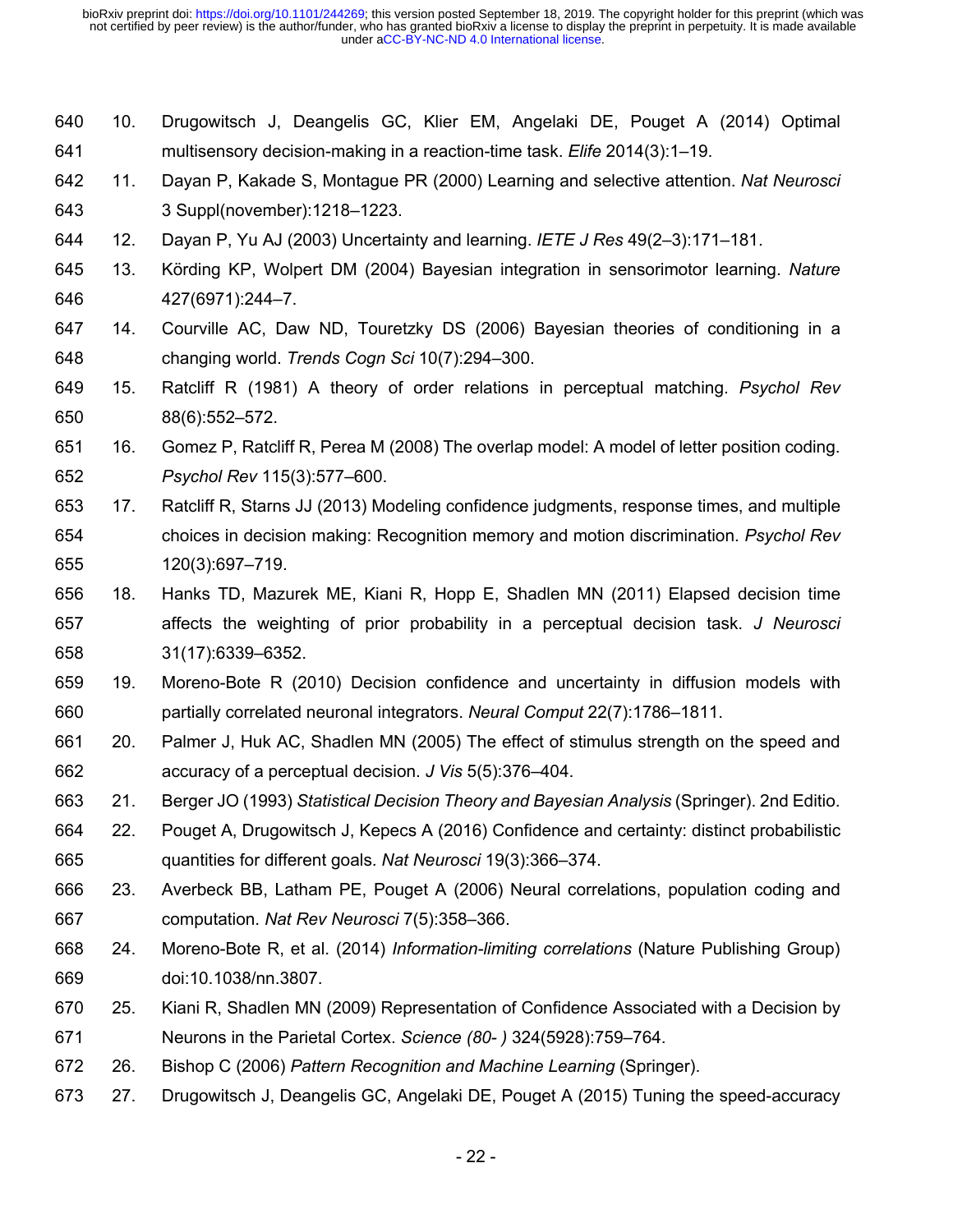- trade-off to maximize reward rate in multisensory decision-making. *Elife* 4(JUNE2015):1–
- 11.
- 28. Cover TM, Thomas JA (2006) *Elements of Information Theory* (Wiley). 2nd Editio.
- 29. Murphy KP (2012) *Machine Learning: a Probabilistic Perspective* (MIT Press).
- 30. Graepel T, Quiñonero-Candela J, Borchert T, Herbrich R (2010) Web-Scale Bayesian Click-Through Rate Prediction for Sponsored Search Advertising in Microsoft's Bing Search Engine. *Proceedings of the 27th International Conference on Machine Learning (ICML-10)* Available at:
- 682 http://citeseerx.ist.psu.edu/viewdoc/download?doi=10.1.1.165.5644&rep=rep1& type=pdf%5Cnhttp://machinelearning.wustl.edu/mlpapers/paper\_files/icml2010\_GraepelC BH10.pdf.
- 31. Chu W, Zinkevich M, Li L, Thomas A, Tseng B (2011) Unbiased online active learning in data streams. *Proceedings of the 17th ACM SIGKDD International Conference on Knowledge Discovery and Data Mining - KDD '11* (ACM Press, New York, New York, USA), p 195.
- 32. Sutton RS, Barto AG (2018) *Reinforcement learing: an introduction* (MIT Press). 2nd editio.
- 33. Zylberberg A, Wolpert DM, Shadlen MN (2018) Counterfactual Reasoning Underlies the Learning of Priors in Decision Making. *Neuron* 99(5):1083-1097.e6.
- 34. Meyniel F, Dehaene S (2017) Brain networks for confidence weighting and hierarchical inference during probabilistic learning. *Proc Natl Acad Sci* 114(19):E3859–E3868.
- 35. Ma WJ, Beck JM, Latham PE, Pouget A (2006) Bayesian inference with probabilistic population codes. *Nat Neurosci* 9(11):1432–8.
- 36. Beck JM, et al. (2008) Probabilistic Population Codes for Bayesian Decision Making. *Neuron* 60(6):1142–1152.
- 37. Busse L, et al. (2011) The Detection of Visual Contrast in the Behaving Mouse. *J Neurosci* 31(31):11351–11361.
- 38. Yu AJ, Cohen JD (2009) Sequential effects: Superstition or rational behavior? *Adv Neural Inf Process Syst* 21:1873–80.
- 39. Mendonça AG, et al. (2019) The impact of learning on perceptual decisions and its implication for speed-accuracy tradeoffs. *bioRxiv*:1–64.
- 40. Urai AE, Braun A, Donner TH (2017) Pupil-linked arousal is driven by decision uncertainty and alters serial choice bias. *Nat Commun* 8:14637.
- 41. Rao V, DeAngelis GC, Snyder LH (2012) Neural correlates of prior expectations of motion in the lateral intraparietal and middle temporal areas. *J Neurosci* 32(29):10063–74.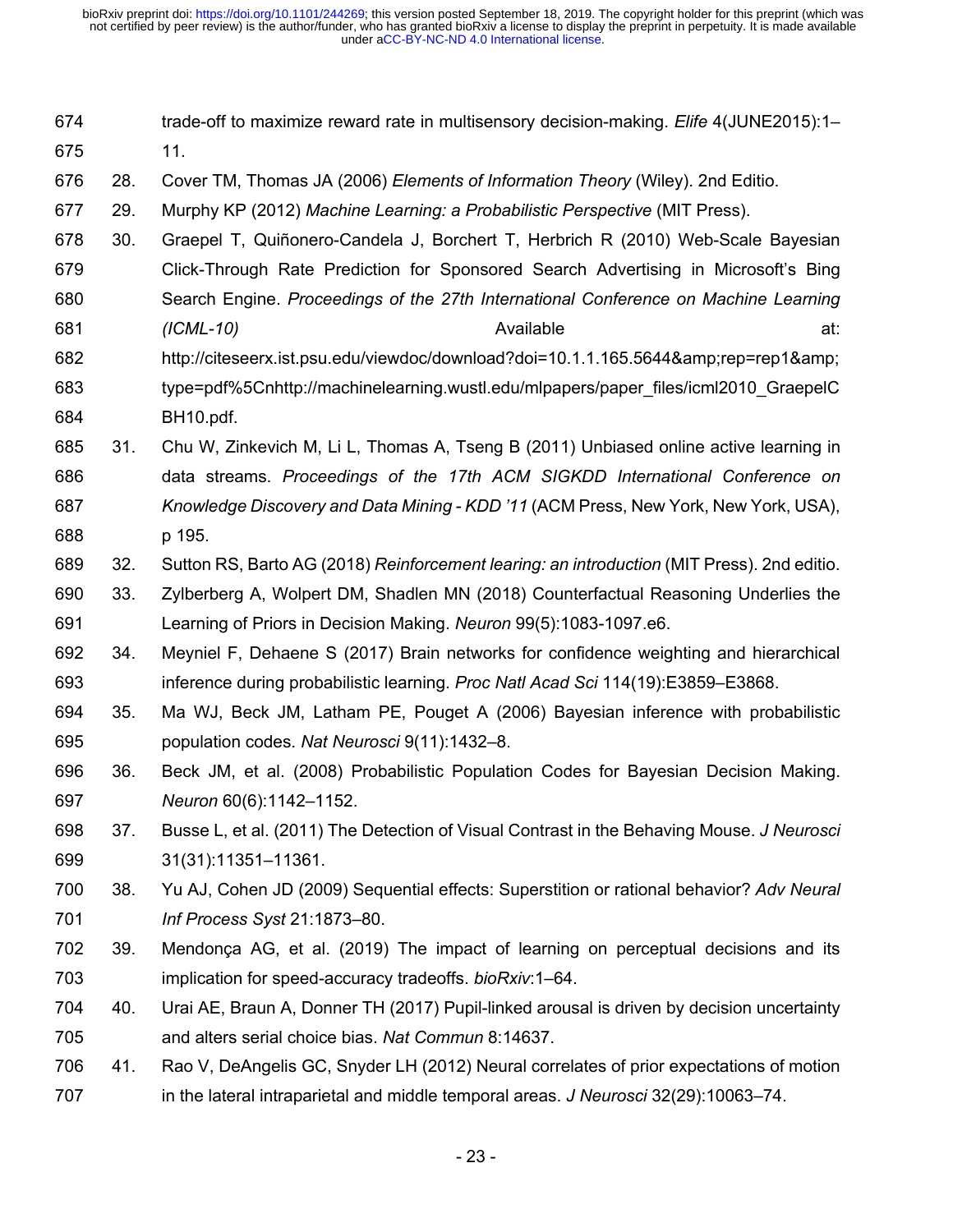# **Figure legends**

 **Figure 1. Learning the input weights from feedback in diffusion models.** In diffusion models, the input(s) provide at each point in time noisy evidence about the world's true state, here given 712 by the drift  $\mu$ . The decision maker accumulates this evidence over time (e.g., black example 713 traces) to form a belief about  $\mu$ . Bayes-optimal decisions choose according to the sign of the accumulated evidence, justifying the two decision boundaries that trigger opposing choices. (a) In standard diffusion models, the momentary evidence either arises directly from noisy samples 716 of  $\mu$ , or, as illustrated here, from a neuron/anti-neuron pair that codes for opposing directions of evidence. The illustrated example assumes a random dot task, in which the decision maker needs to identify if most of the dots that compose the stimulus are moving either to the left or to the right. The two neurons (or neural pools) are assumed to extract motion energy of this stimulus towards the right (top) and left (bottom), such that their difference forms the momentary evidence towards rightward motion. A decision is made once the accumulated momentary evidence reaches one of two decision boundaries, triggering opposing choices. (b) Our setup differs from that in (a) in that 723 we assume the input information  $\delta x(t)$  to be encoded in a larger neural population whose activity is linearly combined with weights  *to yield the one-dimensional momentary evidence, and that*  the decision maker aims to learn these weights from feedback about the correctness of her choices. (c) Decision confidence (i.e., the belief that the made choice was correct) in this kind of diffusion model drop as a function of time (horizontal axis) and with increased uncertainty about the input weights (different shades of blue). (d) For near-optimal learning, the learning rate (the 729 term  $\xi_w$  in Eq. (6)) is modulated by decision confidence (top left). High-confidence decisions lead to little learning if correct (green, right), and strong learning if incorrect (red, left). Low-confidence decisions result in a moderate confidence-related learning rate term (top, center). The learning rate in 1000 simulated trials (bottom) shows that the overall learning rate preserves this trend, with an additional suppression of learning for low-confidence decisions. Other learning heuristics (e.g., the delta rule, right) do not modulate their learning by confidence.

 **Figure 2. Input weight learning and tracking performance of different learning rules.** All 737 plots show the relative reward rate  $(0 =$  immediate, random choices,  $1 =$  optimal) averaged over 5,000 simulations with different true, underlying weights, and for 2 (top) and 50 (bottom) inputs. (a) The relative reward rate for probabilistic and heuristic learning rules. The probabilistic learning rules include the optimal rule (Gibbs sampling), assumed density filtering (ADF), ADF with a diagonal covariance matrix (ADF (diag)), and a learning rule based on a second-order Taylor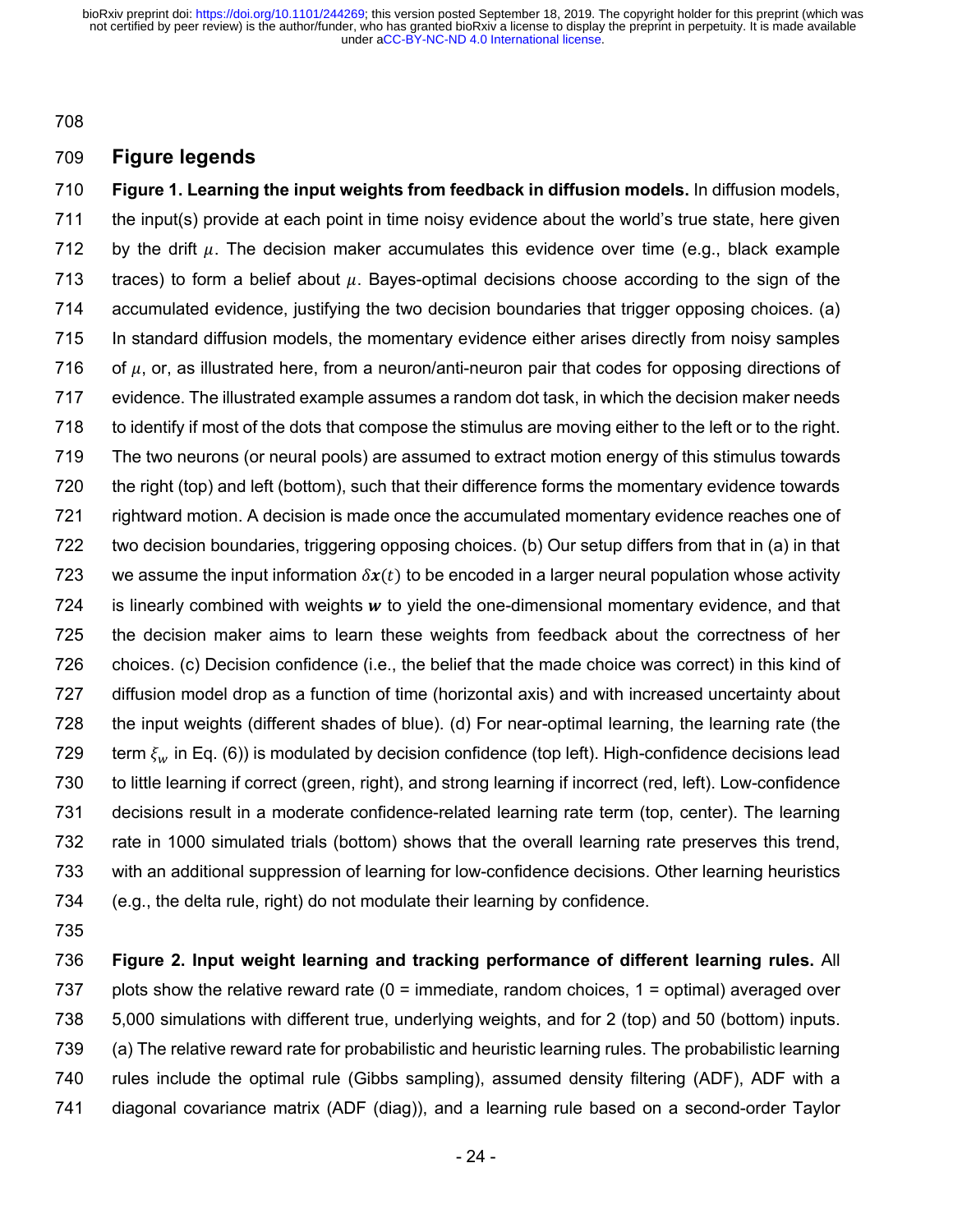expansion of the log-posterior (Taylor exp.). For both 2 and 50 inputs, all rules perform roughly equally. For the heuristic rules, different color shadings indicate different learning rates. The initial performance shown is that after the first application of the learning rule, such that initial performances can differ across learning rule. (b) The steady-state performance across different heuristic rule learning rates. Steady state performance was measured as an average across 5,000 simulations, averaging over the last 100 of 1000 simulated trials in which the true weights slowly change across consecutive trials. An optimal relative reward rate of one corresponds to knowing the true weight in each trial, which, due to the changing weight, is not achievable in this setup. The color scheme is the same as in (a), but the vertical axis has a different scale. The delta rule did not converge and was not included in (b).

752

753 **Figure 3. Decision confidence, prior biases, and the relation between decision boundary**  754 **and choice.** (a) For an unbiased prior (i.e.,  $P^+ \equiv p(\mu \ge 0) = 1/2$ ), the decision confidence (color 755 gradient) is symmetric around  $z = 0$  for each fixed time t. The associated posterior belief  $p(\mu \geq 0)$ 756 0| $z(t)$ , t) (numbers above/below "time" axis label; constant along white lines;  $\frac{1}{2}$  along light blue 757 line) promote choosing  $y = 1$  and  $y = -1$  above (blue area in (b)) and below (red area in (b))  $z =$ 758 0. (b) As a result, different choices are Bayes-optimal at the blue/red decision boundaries, as long 759 as they are separated by  $z = 0$ , irrespective of the boundary separation (solid vs. dashed blue 760 red lines). (c) If the prior is biased by an overall shift, the decision confidence is counter-shifted 761 by the same constant across all  $t$ . In this case, both decision boundaries might promote the same 762 choice, which can be counter-acted by a time-invariant shift of z by  $C_1(P^+)$ . (d) If the prior is biased 763 by boosting one side while suppressing the other, the decision confidence shift becomes time-764 dependent, such that the optimal choice at a time-invariant boundary might change over time. 765 Counteracting this effect requires a time-dependent shift of z by  $C_2(P^+,t)$ . In both (c) and (b) we 766 have chosen  $P^+ = 0.6$ , for illustration.

767

### 768 **Figure 4. Sequential choice dependencies due to continuous learning, and effects of noisy**

769 **feedback.** Bayes-optimal learning in a slowly changing environment predicts sequential choice 770 dependencies with the following pattern. (a) After hard, correct choices (low prev.  $|\mu|$ ; light colors), 771 the psychometric curve is shifted towards repeating the same choice (blue/red = choice  $y =$ 772 1/−1). This shift decreases after easier, correct choices (high prev. |u|; dark colors). (b) We 773 summarize these tuning curve shifts in the repetition bias, which is the probability of repeating the 774 same choice to a  $\mu = 0$  stimulus (example green arrow for  $\mu = -0.38$  in (a)). After correct/incorrect 775 choices (green/red curve), this leads to a win-stay/lose-switch strategy. Only the win-stay strategy